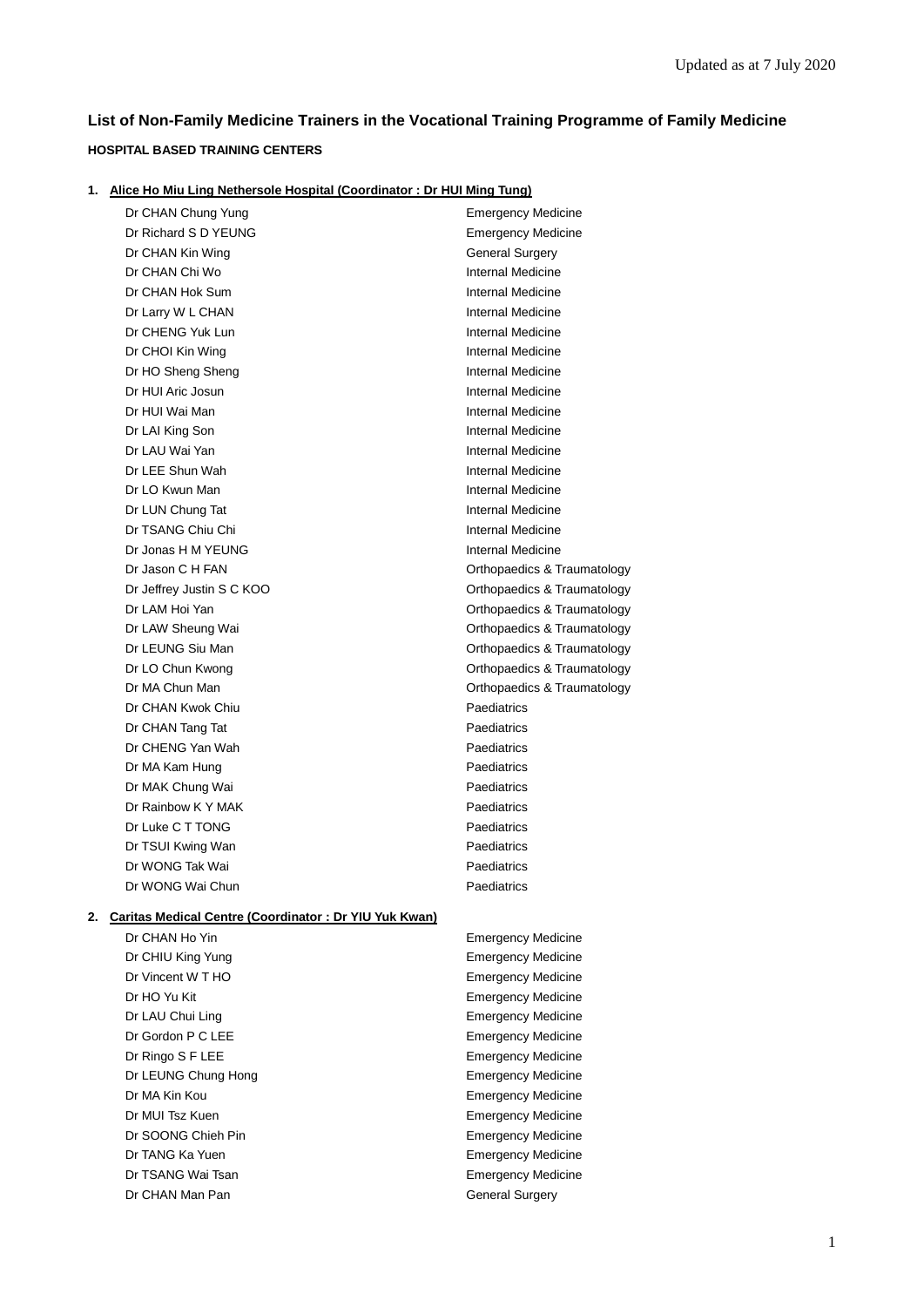Dr CHEUNG Chung Yeung General Surgery Dr LEUNG Chi Keung General Surgery Dr Tommy C H MAN General Surgery Dr NG Ka Chun General Surgery Dr Steven K L TING General Surgery Dr WONG Kwok Wa General Surgery Dr CHENG Jen Ngai **Internal Medicine** Dr CHIU Chi Suen Internal Medicine Dr CHOW Chi Kai **Internal Medicine** Dr KWOK Oi Ling **Internal Medicine** Dr LEUNG Chi Shing **Internal Medicine** Dr LEUNG Chung Ping **Internal Medicine** Dr NG Kam Hung **Internal Medicine** Dr Lawrence C Y ONG Internal Medicine Dr SAY Chun Yu **Internal Medicine** Dr SHAN Hok Shing **Internal Medicine** Dr SHEK Lam Hin **Internal Medicine** Dr Vicki H K TAM **Internal Medicine** Dr WONG Cheuk Lik **Internal Medicine** Dr WONG Chit Wai **Internal Medicine** Dr WONG Mo Lin and The Theorem and The Internal Medicine Dr WONG Wing Yin **Internal Medicine** Dr WOO Kam Wing **Internal Medicine** Dr David S P YONG Internal Medicine Dr YOUNG Kit Yu Internal Medicine Dr YUEN Sze Kit **Internal Medicine** Dr Epiphania Y C CHAN **Obstetrics & Gynaecology** Dr Mimi T M FUNG **Dr Mimi T M FUNG Obstetrics & Gynaecology** Dr HE Mung Yuen **Obstetrics & Gynaecology** Dr HUI Sze Ki **Obstetrics & Gynaecology** Dr Fred Y L KUNG **CONSTRESS** CONSTRESS & Gynaecology Dr LEE Kai Wan **Obstetrics & Gynaecology Obstetrics & Gynaecology** Dr LEE Yun Ting **Dr LEE Yun Ting Obstetrics & Gynaecology** Dr LO Tsz Kin **Obstetrics & Gynaecology** Dr MOK Sau Lan **Dr MOK Sau Lan** Obstetrics & Gynaecology Dr TAM Man Sum **Dr TAM Man Sum** Construction Construction Construction Construction Construction Construction Construction Construction Construction Construction Construction Construction Construction Construction Construc Dr Janet S M TANG **Dr Janet S M TANG Obstetrics & Gynaecology** Dr Rebecca S F WAN **Dr Rebecca** S F WAN Dr Queenie H Y WONG **Obstetrics & Gynaecology** Dr Rose P S CHAN Ophthalmology Dr Ida Y F IO **Ophthalmology** Dr Madeline K M KWOK **Ophthalmology** Dr KWONG Chi Ho **Ophthalmology** Dr Rachel P W KWONG **Ophthalmology** Dr Frank H P LAI Ophthalmology Dr Robert F LAM Communication Communication Communication Communication Communication Communication Communication Communication Communication Communication Communication Communication Communication Communication Communicat Dr LI Chi Lai **Ophthalmology** Dr Fiona O J LUK **Ophthalmology** Dr Abbie S W LUK **Ophthalmology** Dr NGAI Wing Sang **Ophthalmology** Dr WONG Kwok Tung **Ophthalmology** Dr WONG Lee Ophthalmology Dr CHAN Hing Shing **CHAN Hing Shing CHAN Hing Shing CHAN A** CHAN BOT **Orthopaedics & Traumatology** Dr CHIU Ming Yu **Dr CHIU Ming Yu** CHIU Ming Yu Orthopaedics & Traumatology Dr HO Sheung Tung **Dr HO Sheung Tung Orthopaedics & Traumatology** 

Dr Angela W H HO **Orthopaedics & Traumatology**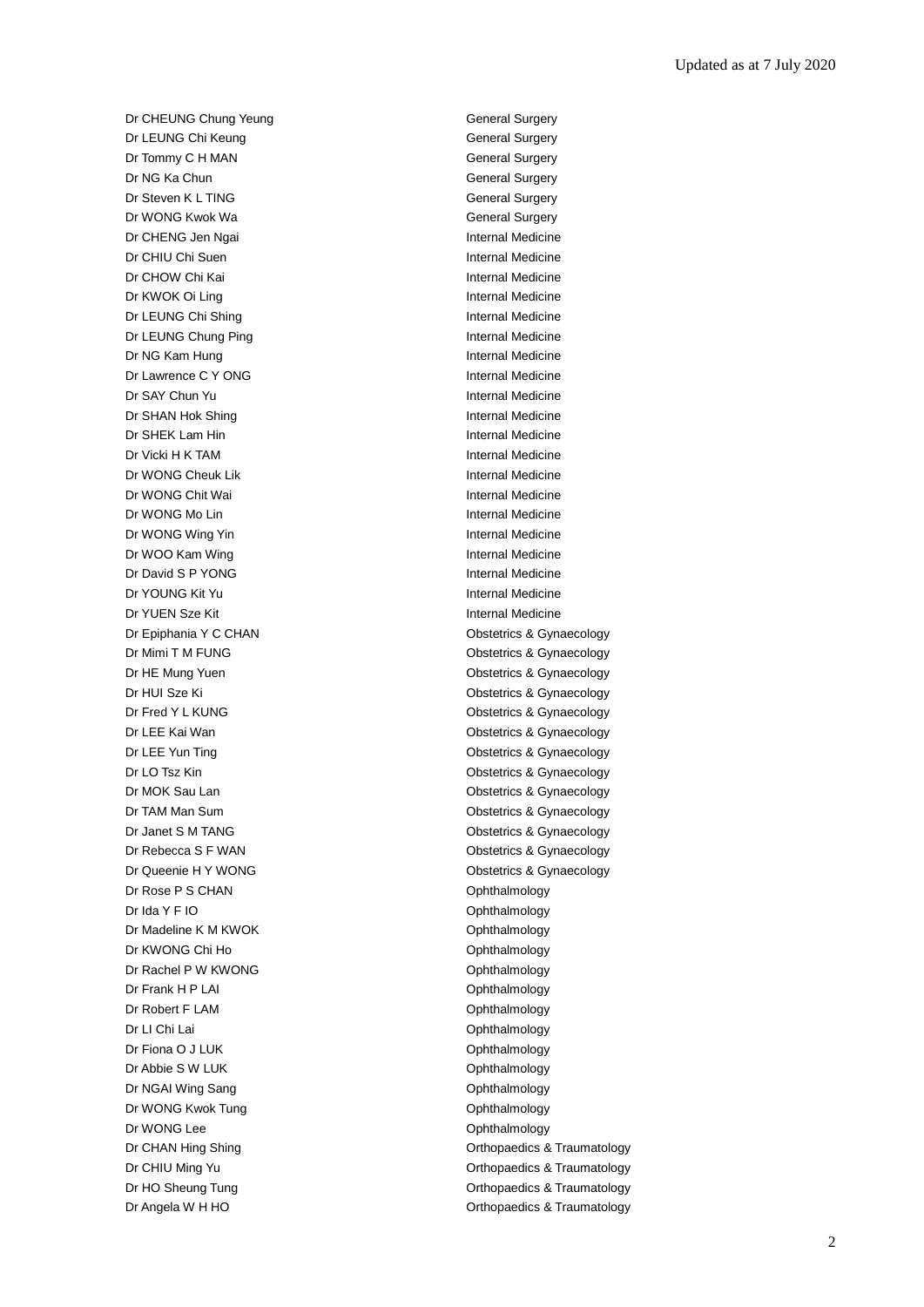| Dr IP Hoi Yeung     | Orthopaedics & Traumatology |
|---------------------|-----------------------------|
| Dr MAN Lok Pong     | Orthopaedics & Traumatology |
| Dr WONG Kwok Ho     | Orthopaedics & Traumatology |
| Dr YEUNG Yip Kan    | Orthopaedics & Traumatology |
| Dr CHAN Cheong Wai  | Paediatrics                 |
| Dr CHENG Wai Wai    | Paediatrics                 |
| Dr CHEUNG Ka Ming   | Paediatrics                 |
| Dr HUI Wai Han      | Paediatrics                 |
| Dr HUNG Kei Wong    | Paediatrics                 |
| Dr KO Chun Hung     | Paediatrics                 |
| Dr KO Po Wan        | Paediatrics                 |
| Dr LAM Ping         | Paediatrics                 |
| Dr LAU Wai Ling     | Paediatrics                 |
| Dr Yoki Y K FONG    | Psychiatry                  |
| Dr HO Pui Tat       | Psychiatry                  |
| Dr KU Kwok Hung     | Psychiatry                  |
| Dr Shirley S L WONG | Psychiatry                  |

#### **3. Castle Peak Hospital (Coordinator : Dr CHAN Cheong Fai)**

|                                                      | Dr CHAN Cheong Fai  | Psychiatry |
|------------------------------------------------------|---------------------|------------|
|                                                      | Dr CHAN Kai Tai     | Psychiatry |
|                                                      | Dr CHENG Chi Wai    | Psychiatry |
|                                                      | Dr CHENG Koi Man    | Psychiatry |
|                                                      | Dr CHIANG Tin Po    | Psychiatry |
|                                                      | Dr CHOW Suet Yan    | Psychiatry |
|                                                      | Dr LAI Wing Him     | Psychiatry |
|                                                      | Dr LAM Ming         | Psychiatry |
|                                                      | Dr Jenny P H LAM    | Psychiatry |
|                                                      | Dr LAM Siu Man      | Psychiatry |
|                                                      | Dr LAU Mei Suen     | Psychiatry |
|                                                      | Dr LAU Yuk Shing    | Psychiatry |
|                                                      | Dr LUI Sai Yu       | Psychiatry |
|                                                      | Dr MAK Shun Chi     | Psychiatry |
|                                                      | Dr Bonnie W M SIU   | Psychiatry |
|                                                      | Dr TSUI Chi Fong    | Psychiatry |
|                                                      | Dr TUNG Chi Kwong   | Psychiatry |
|                                                      | Dr Jessica O Y WONG | Psychiatry |
|                                                      | Dr YEUNG Sze Wing   | Psychiatry |
| 4. Evangel Hospital (Coordinator: Dr Billy S H CHUI) |                     |            |
|                                                      |                     |            |

# Dr Dennis Y P YUEN Internal Medicine Dr David Y W WONG COME CONTROLLER THE CONTROLLER Ophthalmology Dr FUNG Shiu Kee **Otorhinolaryngology** Dr Leo P W CHIU Psychiatry

# **5. Fung Yiu King Hospital (Coordinator: Dr James K H LUK)**

| Dr Felix H W CHAN  | Geriatric Medicine        |
|--------------------|---------------------------|
| Dr CHAN Tuen Ching | <b>Geriatric Medicine</b> |
| Dr James K H LUK   | Geriatric Medicine        |

# **6. Grantham Hospital – Ophthalmology (Coordinator: Prof Jimmy S M LAI)**

| Prof Jimmy S M LAI | Ophthalmology |
|--------------------|---------------|
| Dr Yim Suk Ming    | Ophthalmology |

#### **7. Hong Kong Sanatorium & Hospital (Coordinator: Dr Joseph W T CHAN)**

| Dr Johnny C Y CHAN | Dermatology |
|--------------------|-------------|
| Dr Ian C T TSE     | Dermatology |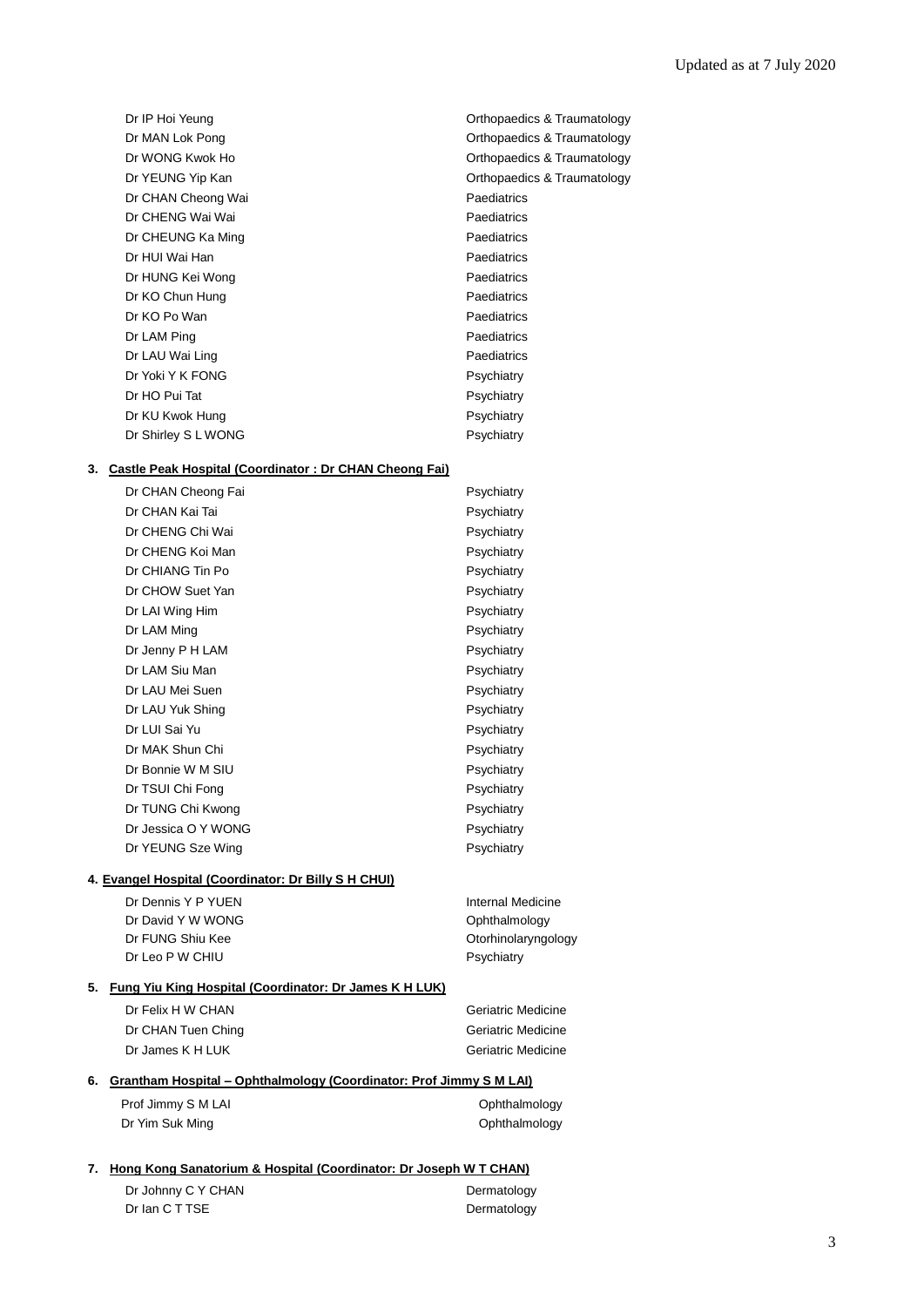Dr Angus C W CHAN General Surgery Dr WONG Wai Sang General Surgery Dr Annie O O CHAN Internal Medicine Dr LAM Bing **Internal Medicine** Dr Raymond H S LIANG Internal Medicine Dr LO Kwok Wing **Internal Medicine** Dr Joseph W T CHAN **Obstetrics & Gynaecology** Dr John S M CHANG **Ophthalmology** Dr Ivan N CHEN Ophthalmology Dr Walton W T LI CHARGE COMMUNICATION COMMUNICATION Ophthalmology Dr Agnes T Y TSE Ophthalmology Dr Joan T WU **Ophthalmology** Dr Ignace W WEI CHARGE CONSERVERSITY Of Determining Dr Ignace W WEI Dr TSAO Yen Chow Paediatrics Dr Ben K L CHEUNG Psychiatry Dr IP Yan Ming **Property** Psychiatry

# Dr Stephen W C WU **Dr Stephen W C WU Orthopaedics & Traumatology**

#### **8. Haven of Hope Hospital (Coordinator: Dr LAM Wai Man)**

Dr MOK Shan Shan Geriatric Medicine Dr CHAN Kam Keung **Internal Medicine** Dr CHAN Kin Sang **Internal Medicine** Dr LAM Wai Man **Internal Medicine** Dr NG Sheung Ching Internal Medicine Dr Donald K K SHING **Internal Medicine** Dr WAH Shu Hong **Internal Medicine** Dr WONG Wei Yin **Internal Medicine** Dr YIP Choi Wan Internal Medicine

#### **9. Hong Kong Buddhist Hospital (Coordinator: Dr Stanley K F TAM)**

| Dr Dorothy W H Kwok | <b>Internal Medicine</b> |
|---------------------|--------------------------|
| Dr MA Hon Sum       | Internal Medicine        |
| Dr Stanley K F TAM  | Internal Medicine        |
| Dr YAU Wai Shan     | <b>Internal Medicine</b> |

#### **10. Hong Kong Eye Hospital (Coordinator: Dr YUEN Kwok Lai)**

| Dr CHAN Kar Man      | Ophthalmology |
|----------------------|---------------|
| Dr CHI Chung Chai    | Ophthalmology |
| Dr CHOW Wing See     | Ophthalmology |
| Dr Angie H C FONG    | Ophthalmology |
| Dr Yolanda Y Y KWONG | Ophthalmology |
| Dr Isabel S W LAI    | Ophthalmology |
| Dr LAM Nai Man       | Ophthalmology |
| Dr LEUNG Lai Chun    | Ophthalmology |
| Dr LOK Ka Hing       | Ophthalmology |
| Dr MOHAMED Shaheeda  | Ophthalmology |
| Dr Clement C Y THAM  | Ophthalmology |
| Dr TSANG Chi Wai     | Ophthalmology |
| Dr Mandy O M WONG    | Ophthalmology |
| Dr WONG Siu Man      | Ophthalmology |
| Dr Victoria W Y WONG | Ophthalmology |
| Dr YUEN Kwok Lai     | Ophthalmology |
|                      |               |

# **11. Kowloon Hospital, Department of Psychiatry (Coordinator: Dr Roger M K NG)**

| Dr CHAN Ka Yee   | Psychiatry |
|------------------|------------|
| Dr LAM Chun      | Psychiatry |
| Dr LAM Wai Keung | Psychiatry |
| Dr LEE Che Kin   | Psychiatry |
| Dr LEE Hing Wah  | Psychiatry |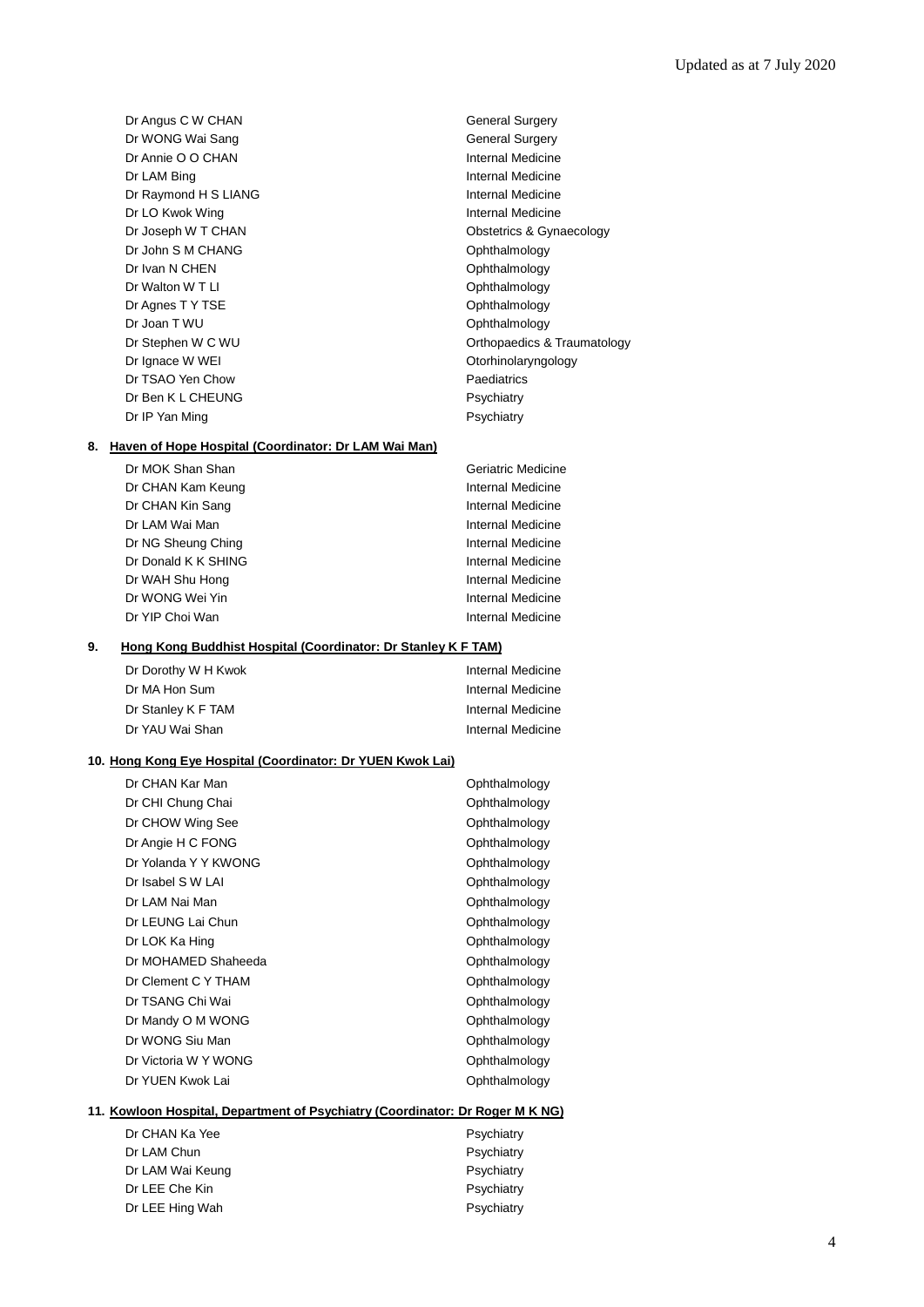|     | Dr Kevin Y T LI                                                                           | Psychiatry               |
|-----|-------------------------------------------------------------------------------------------|--------------------------|
|     | Dr Roger M K NG                                                                           | Psychiatry               |
|     | Dr POON Ting Keung                                                                        | Psychiatry               |
|     | Dr WONG Man Tak                                                                           | Psychiatry               |
|     | Dr Eric W C YAU                                                                           | Psychiatry               |
|     | Dr Gabriel K K YU                                                                         | Psychiatry               |
|     | <u>12. Kowloon Hospital, Respiratory Medical Department (Coordinator: Dr LING Sai On)</u> |                          |
|     | Dr KWAN Hoi Yee                                                                           | Internal Medicine        |
|     | Dr LING Sai On                                                                            | Internal Medicine        |
|     | Dr Thomas Y W MOK                                                                         | Internal Medicine        |
|     | Dr POON Yik Ning                                                                          | Internal Medicine        |
|     | Dr Anthony P Y YAU                                                                        | Internal Medicine        |
|     | Dr YIM Chie Wai                                                                           | Internal Medicine        |
| 13. | <b>Kwai Chung Hospital (Coordinator: Dr Desmond G H NGUYEN)</b>                           |                          |
|     | Dr CHAN Cheuk Chi                                                                         | Psychiatry               |
|     | Dr CHAN Chin Ho                                                                           | Psychiatry               |
|     | Dr CHAN Hung                                                                              | Psychiatry               |
|     | Dr CHAN Lap Kei                                                                           | Psychiatry               |
|     | Dr CHENG Kin Shing                                                                        | Psychiatry               |
|     | Dr Bonnie M M CHIU                                                                        | Psychiatry               |
|     | Dr CHOI Yan Yin                                                                           | Psychiatry               |
|     | Dr Catherine S Y CHONG                                                                    | Psychiatry               |
|     | Dr Stephanie S K CHU                                                                      | Psychiatry               |
|     | Dr CHUN King Kong                                                                         | Psychiatry               |
|     | Dr HEUNG Joyce                                                                            | Psychiatry               |
|     | Dr HO Pui Tat                                                                             | Psychiatry               |
|     | Dr KU Kwok Hung                                                                           | Psychiatry               |
|     | Dr Lisa L S LAU                                                                           | Psychiatry               |
|     | Dr LEE Chi Chiu                                                                           | Psychiatry               |
|     | Dr LEE Quinson                                                                            | Psychiatry               |
|     | Dr LEE Wing King                                                                          | Psychiatry               |
|     | Dr Joey S Y LEUNG                                                                         | Psychiatry               |
|     | Dr LI Ching Kwok                                                                          | Psychiatry               |
|     | Dr LIU Wan Wan                                                                            | Psychiatry               |
|     | Dr Alison W F LO                                                                          | Psychiatry               |
|     | Dr LU Wan Yin                                                                             |                          |
|     | Dr Desmond G H NGUYEN                                                                     | Psychiatry<br>Psychiatry |
|     | Dr Clara M W SIU                                                                          | Psychiatry               |
|     |                                                                                           |                          |
|     | Dr Danny W H TAM                                                                          | Psychiatry               |
|     | Dr TANG Chun Pan                                                                          | Psychiatry               |
|     | Dr TANG Hoi Yin                                                                           | Psychiatry               |
|     | Dr TANG Wing Ki                                                                           | Psychiatry               |
|     | Dr TSANG Suk Ling                                                                         | Psychiatry               |
|     | Dr Carrie K Y TUNG                                                                        | Psychiatry               |
|     | Dr Lydia K Y WONG                                                                         | Psychiatry               |
|     | Dr WONG Lai Yi                                                                            | Psychiatry               |
|     | Dr Charlotte W K WONG                                                                     | Psychiatry               |
|     | Dr Shirley S L WONG                                                                       | Psychiatry               |
|     | Dr Terence T Y YEUNG                                                                      | Psychiatry               |
|     | Dr Vicky W K YOUNG                                                                        | Psychiatry               |
|     | Dr YU Yee Wah                                                                             | Psychiatry               |
|     |                                                                                           |                          |

# **14. Kwong Wah Hospital (Coordinator: Dr Lorna V NG)**

Dr AU Yiu Kai General Surgery Dr Miranda C M CHAN General Surgery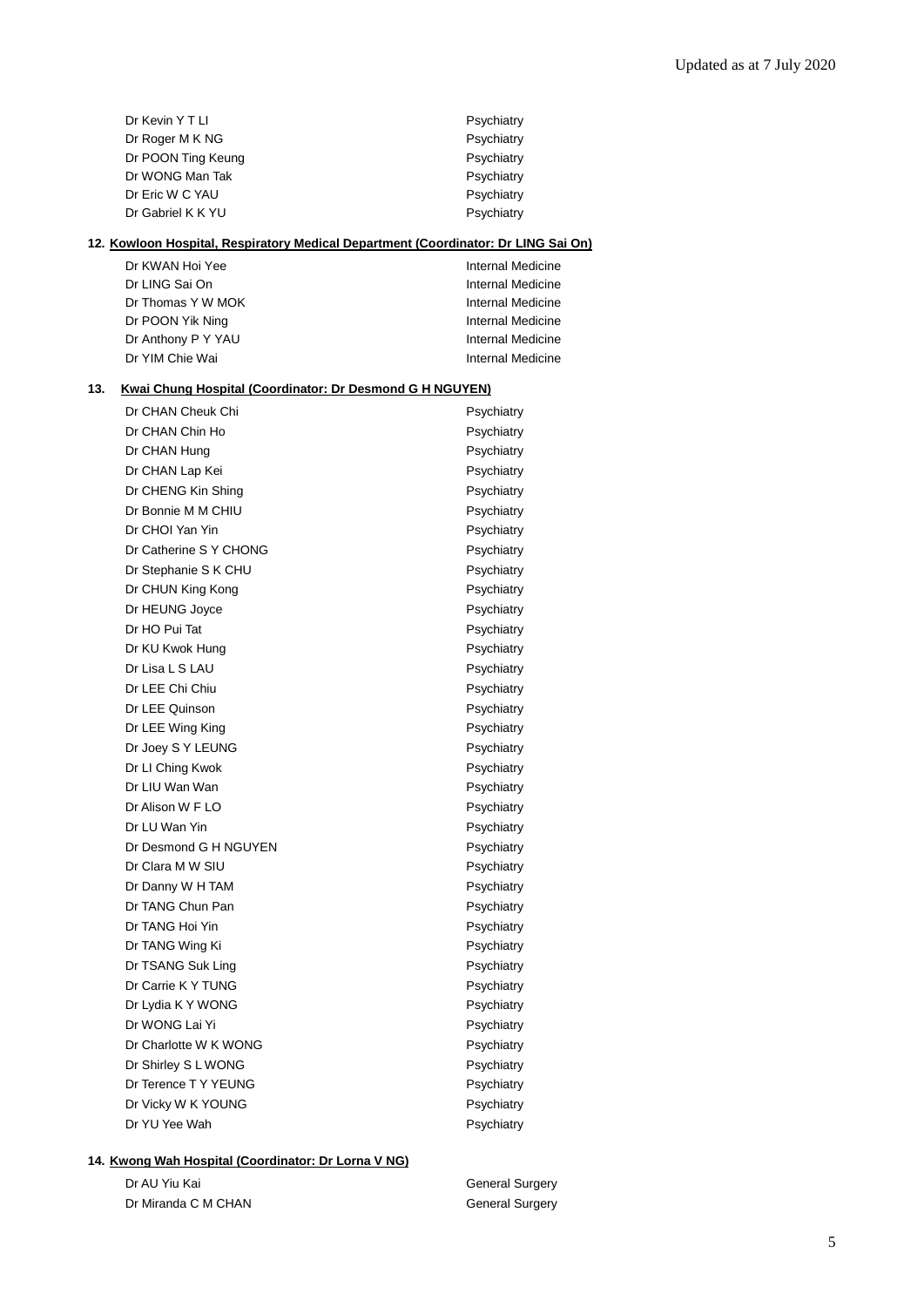Dr Patrick Y Y LAU General Surgery Dr LAW In Chak General Surgery Dr NG Yim Hung General Surgery Dr YING Wai Leung General Surgery Dr CHAN Ming Houng **Internal Medicine** Dr KWAN Min Chung **Internal Medicine** Dr MAK Siu Ka **Internal Medicine** Dr WONG Ping Nam **Internal Medicine** Dr CHAN Kit Sheung **Obstetrics & Gynaecology** Dr Irene L Y CHO **Obstetrics & Gynaecology** Dr LAM Mei Ting **Canadian Control of Control Control Control Control Control Control Control Control Control Control Control Control Control Control Control Control Control Control Control Control Control Control Control C** Dr LEUNG Tsin Wah **Dr Leunese Contract Contract Contract Contract Contract Contract Contract Contract Contract Contract Contract Contract Contract Contract Contract Contract Contract Contract Contract Contract Contract Con** Dr LEUNG Wing Cheong **Calculates** Constanting Cheong **Obstetrics & Gynaecology** Dr Kennis A L LIU **Dr Kennis A L LIU** Obstetrics & Gynaecology Dr KWOK Ka Li Paediatrics Dr LAM Yuen Yu Paediatrics Dr Lettie C K LEUNG Paediatrics

Dr LAI Shui Fan **Carry Contract Contract Contract Contract Contract Contract Contract Contract Contract Contract Contract Contract Contract Contract Contract Contract Contract Contract Contract Contract Contract Contract C** Dr LAU Wai Lam **Obstetrics & Gynaecology** Dr Vivian K S NG CONSTRUCTED CONSTRUCTED A CONSTRUCTION Obstetrics & Gynaecology Dr YUNG Wai Kwan **Obstetrics & Gynaecology Obstetrics & Gynaecology** Dr CHAN Wai Lam **Dr CHAN Wai Lam** Orthopaedics & Traumatology Dr CHOI Siu Tong **Orthopaedics & Traumatology Orthopaedics & Traumatology** Dr KWOK Tik Koon **Orthopaedics & Traumatology** Dr Keith H M WAN **Dr Keith H M WAN** Orthopaedics & Traumatology Dr WONG Hing Cheong **Changes** Orthopaedics & Traumatology Dr WONG Kam Kwong **Orthopaedics & Traumatology** Orthopaedics & Traumatology Dr Kevin K H WONG **Dr Kevin K H WONG Orthopaedics & Traumatology** Dr WONG Wing Cheung **Changes Community** Orthopaedics & Traumatology Dr WOO Siu Bon **Orthopaedics & Traumatology** Dr Vincent P H YU **Dr Vincent P H YU** Orthopaedics & Traumatology Dr Daniel K K NG Paediatrics

#### **15. North District Hospital (Coordinator: Dr HUI Ming Tung)**

| Dr Bin A K KITCHELL | <b>Emergency Medicine</b> |
|---------------------|---------------------------|
| Dr LAW Kam Leung    | <b>Emergency Medicine</b> |
| Dr CHAN Wing Cheong | <b>General Surgery</b>    |
| Dr CHEUNG Ka Yin    | <b>General Surgery</b>    |
| Dr CHEUNG Yue Sun   | General Surgery           |
| Dr LEONG Heng Tat   | <b>General Surgery</b>    |
| Dr Raymond S K LI   | <b>General Surgery</b>    |
| Dr MAK Siu King     | <b>General Surgery</b>    |
| Dr NG Chung Kei     | <b>General Surgery</b>    |
| Dr TSOI Yee Kei     | <b>General Surgery</b>    |
| Dr LAU Kam Piu      | Internal Medicine         |
| Dr WONG I Ming      | Internal Medicine         |
| Dr LIEM Man Shing   | Orthopaedics & Traur      |
| Dr LO Cho Yau       | Orthopaedics & Traur      |
| Dr SIU Yuk Chuen    | Orthopaedics & Traur      |
| Dr WONG Kit Yi      | Psychiatry                |
|                     |                           |

**Emergency Medicine** General Surgery General Surgery General Surgery General Surgery **General Surgery** General Surgery General Surgery **General Surgery** Internal Medicine Internal Medicine Orthopaedics & Traumatology Orthopaedics & Traumatology Orthopaedics & Traumatology Psychiatry

# **16. Our Lady of Maryknoll Hospital (Coordinator: Dr Winnie W Y CHAN)**

Dr CHIU Ying Wah General Surgery Dr Kevin C N LAU General Surgery Dr Jasmine T M CHAN Internal Medicine Dr CHEUNG Wing I **Internal Medicine** Dr Iris W S KWAN **Internal Medicine**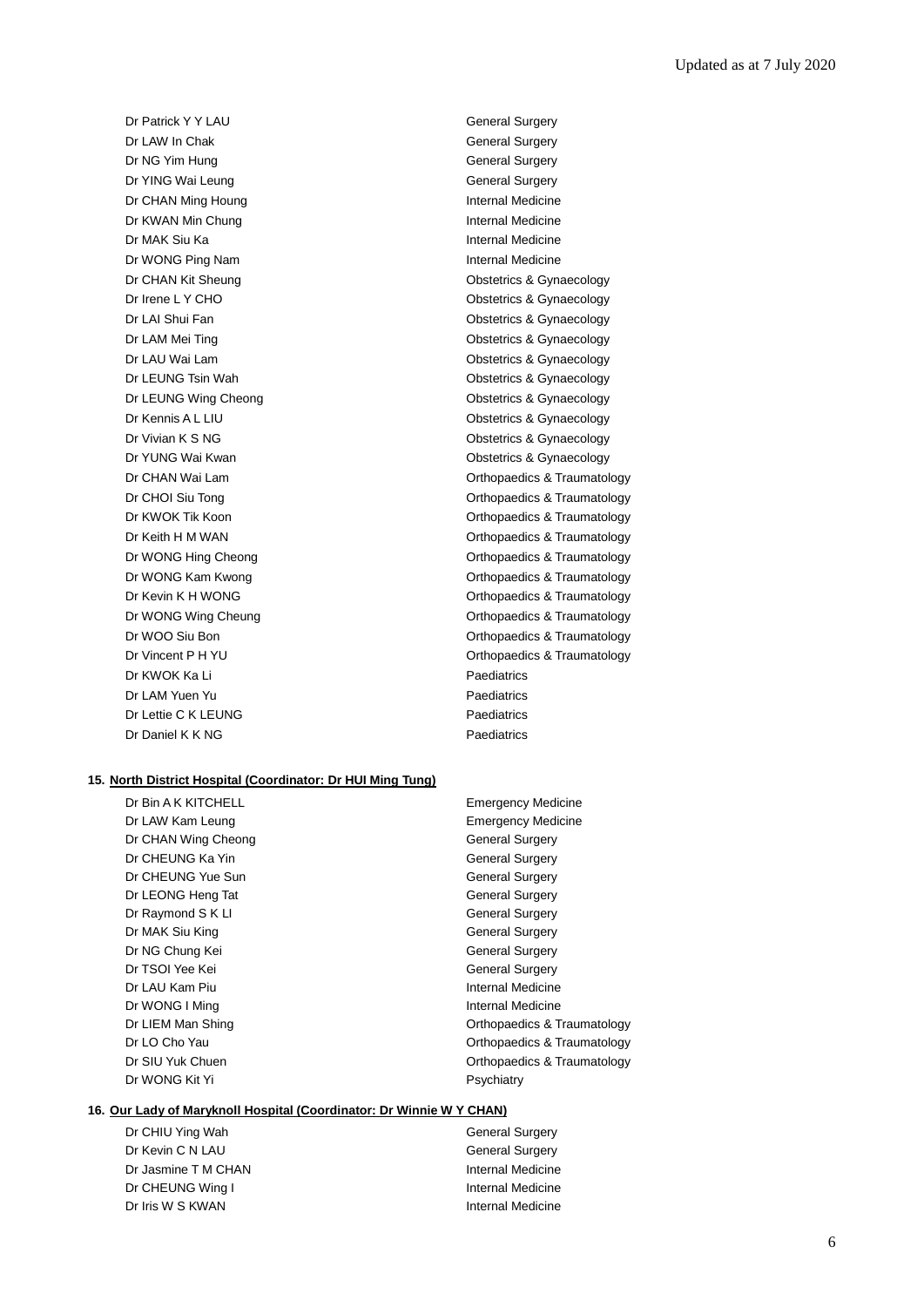| Dr Herrick S W LAU | Internal Medicine   |
|--------------------|---------------------|
| Dr LAU Sze Ting    | Internal Medicine   |
| Dr Sandy H S LEUNG | Internal Medicine   |
| Dr MAN Shiu Piu    | Internal Medicine   |
| Dr HO Kai Kit      | Ophthalmology       |
| Dr LAU Sai Kit     | Otorhinolaryngology |
| Dr HUNG Kei Wong   | Paediatrics         |
| Dr KO Po Wan       | Paediatrics         |

### **17. Pamela Youde Nethersole Eastern Hospital (Coordinator: Dr Michelle M Y WONG)**

| Dr Thomas T S AU      | <b>Emergency Medicine</b> |  |
|-----------------------|---------------------------|--|
| Dr CHAN Hok Hang      | <b>Emergency Medicine</b> |  |
| Dr CHAN Lap Wa        | <b>Emergency Medicine</b> |  |
| Dr CHAN Ming Yin      | <b>Emergency Medicine</b> |  |
| Dr Jeffrey C W CHAU   | <b>Emergency Medicine</b> |  |
| Dr Edward S C CHIANG  | <b>Emergency Medicine</b> |  |
| Dr CHOI Sing Yim      | <b>Emergency Medicine</b> |  |
| Dr CHOI Yu Fai        | <b>Emergency Medicine</b> |  |
| Dr Samuel S N CHOW    | <b>Emergency Medicine</b> |  |
| Dr HON Ka Fai         | <b>Emergency Medicine</b> |  |
| Dr KWOK Wai Shing     | <b>Emergency Medicine</b> |  |
| Dr LAW Chi Yin        | <b>Emergency Medicine</b> |  |
| Dr LEUNG Kai Shing    | <b>Emergency Medicine</b> |  |
| Dr Maxime S M MARK    | <b>Emergency Medicine</b> |  |
| Dr Maria M Y SY       | <b>Emergency Medicine</b> |  |
| Dr YEUNG Sze Hoi      | <b>Emergency Medicine</b> |  |
| Dr YU Fong            | <b>Emergency Medicine</b> |  |
| Dr YUNG Chun Tung     | <b>Emergency Medicine</b> |  |
| Dr Christina T Y CHAN | <b>General Surgery</b>    |  |
| Dr Oliver C Y CHAN    | <b>General Surgery</b>    |  |
| Dr Jessie Y W CHAN    | General Surgery           |  |
| Dr CHAN Ning Hong     | <b>General Surgery</b>    |  |
| Dr CHAN Wai Hong      | <b>General Surgery</b>    |  |
| Dr CHIU Nga King      | <b>General Surgery</b>    |  |
| Dr CHOI Chi Yee       | <b>General Surgery</b>    |  |
| Dr Carmen C W CHU     | <b>General Surgery</b>    |  |
| Dr Daniel T M CHUNG   | <b>General Surgery</b>    |  |
| Dr Eric C H LAI       | General Surgery           |  |
| Dr LAU Chi Wai        | General Surgery           |  |
| Dr Steven C Y LAW     | <b>General Surgery</b>    |  |
| Dr LEE Suet Ying      | <b>General Surgery</b>    |  |
| Dr Alex L H LEUNG     | General Surgery           |  |
| Dr James C M LI       | <b>General Surgery</b>    |  |
| Dr Eric S K LI        | <b>General Surgery</b>    |  |
| Dr Grace Y L LIU      | General Surgery           |  |
| Dr Skyi Y C PANG      | <b>General Surgery</b>    |  |
| Dr TANG Chung Ngai    | <b>General Surgery</b>    |  |
| Dr Jason K W WONG     | <b>General Surgery</b>    |  |
| Dr WONG Wai Ho        | <b>General Surgery</b>    |  |
| Dr AU YEUNG Man       | <b>Internal Medicine</b>  |  |
| Dr CHAN Kwok Keung    | <b>Internal Medicine</b>  |  |
| Dr CHAN Yu Pak        | <b>Internal Medicine</b>  |  |
| Dr Jonathan Y K CHAN  | Internal Medicine         |  |
| Dr CHEUNG Chun Ming   | Internal Medicine         |  |
| Dr Vincent C C CHOW   | Internal Medicine         |  |
| Dr Bonnie C S KHO     | <b>Internal Medicine</b>  |  |
|                       |                           |  |

Medicine Medicine Medicine Medicine Medicine Medicine Medicine Medicine Medicine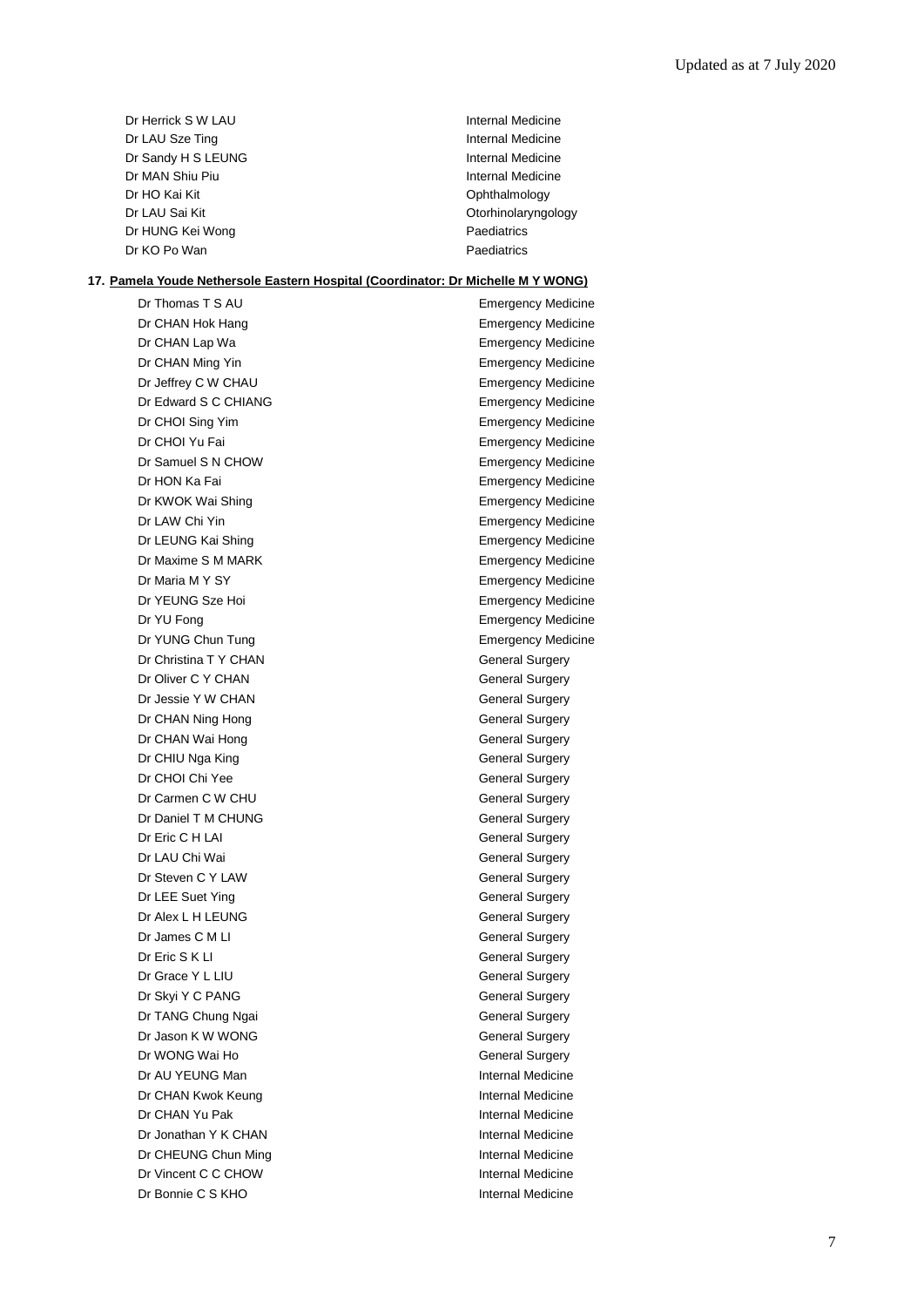Dr LAO Wai Cheung **Internal Medicine** Dr Emmy Y F LAU Internal Medicine Dr Violet K L LEE Internal Medicine Dr LEUNG Chi Man Internal Medicine Dr Stanley H K LO **Internal Medicine** Dr LO Yi Tat **Internal Medicine** Dr LUNG Kwok Cheung **Internal Medicine** Dr Flora P L MIU **Internal Medicine** Dr MO Ka Leung **Internal Medicine** Dr PANG Ho Kwong **Internal Medicine** Dr Loletta K Y SO **Internal Medicine** Dr TSUI Kin Lam **Internal Medicine** Dr Winnie Z M WAT **Internal Medicine** Dr WONG Chi Kwan **Internal Medicine** Dr Stephen S F WONG Internal Medicine Dr CHOI Ka Man **Dr CHOI Ka Man** Obstetrics & Gynaecology Dr CHUNG Carmen Diana **Diana** Obstetrics & Gynaecology Dr Jessica Y P LAW **Dr Jessica Y P LAW** Obstetrics & Gynaecology Dr LEE Chung Nin **Dr LEE Chung Nin** Chateria Constanting Obstetrics & Gynaecology Dr Dorothy Y T NG CONSECTED THE CONSECTION Obstetrics & Gynaecology Dr Wendy SHU **Dr Wendy SHU** Obstetrics & Gynaecology Dr TANG Kwok Keung **Canadian Control Control Control Control Control Control Control Control Control Control Control Control Control Control Control Control Control Control Control Control Control Control Control Control C** Dr WONG Daniel **Dr WONG Daniel** Contract Contract Contract Contract Contract Contract Contract Contract Contract Contract Contract Contract Contract Contract Contract Contract Contract Contract Contract Contract Contract C Dr Anita P C YEUNG **CONSTRUSS** Obstetrics & Gynaecology Dr CHAN Edwin **Dr CHAN Edwin Ophthalmology** Dr Calle K L KO **Ophthalmology** Dr KO Tak Chuen **Ophthalmology** Dr LEOW Po Lin Company Control Control Control Control Control Control Control Control Control Control Control Control Control Control Control Control Control Control Control Control Control Control Control Control Control Dr LEUNG Yuen Shan **Ophthalmology** Dr CHAN Wai Chung **Dr CHAN Wai Chung** Dr CHEUNG Philip **Dr CHEUNG Philip CHEUNG** Philip **CHEUNG** Philip **Orthopaedics & Traumatology** Dr CHIU Shin Yeung **Dr CHIU Shin Yeung Chinage Chinage Control** Chinage Orthopaedics & Traumatology Dr HAU Vincent **Orthopaedics & Traumatology** Dr IP Fu Keung **Orthopaedics & Traumatology** Dr LEUNG Ka Hei **Dr Leunatology Canadia Communist Communist Communist Communist Communist Communist Communist Communist Communist Communist Communist Communist Communist Communist Communist Communist Communist Communist** Dr LEUNG Man Fai **Dr Leunes Access** Orthopaedics & Traumatology Dr Priscilla O Y LEUNG **CONFINGUARY CONTINUES** Orthopaedics & Traumatology Dr MAK Yan Kit **Orthopaedics & Traumatology** Dr MOK Wing Yuk **Dr MOK Wing Yuk Community** Orthopaedics & Traumatology Dr POON Kai Chung **Orthopaedics & Traumatology** Dr TAM Kin Hing **Canadian Control Control Control Control Control Control Control Control Control Control Control Control Control Control Control Control Control Control Control Control Control Control Control Control Cont** Dr TSANG Wai Leuk **Dr TSANG Wai Leuk** Critics A Traumatology Dr WONG Man Kwan **Orthopaedics & Traumatology** Dr WONG Tak Chuen **Orthopaedics & Traumatology** Dr YAM Sai Kit **Orthopaedics & Traumatology** Dr YIP Tak Hing **Dr YIP Tak Hing Community** Controller Community Controller Controller Controller Controller Controller Controller Controller Controller Controller Controller Controller Controller Controller Controller Con Dr CHAN Ka Cheong **Otorhinolaryngology** Dr Amy Sonya C S CHEUNG **CONSERVING** Otorhinolaryngology Dr Alvin P N CHU **Dr Alvin P N CHU** Otorhinolaryngology Dr Peter K C KWAN CONSERVITY Otorhinolaryngology Dr TONG Fu Man **Otorhinolaryngology** Dr WONG Chui Yan **Otorhinolaryngology** Dr CHAN Chi Man **Paediatrics Paediatrics** Dr CHAN Kwong Tat **Paediatrics** Paediatrics Dr KO Wai Tai **Paediatrics Paediatrics** Dr Elaine Y W KWAN Paediatrics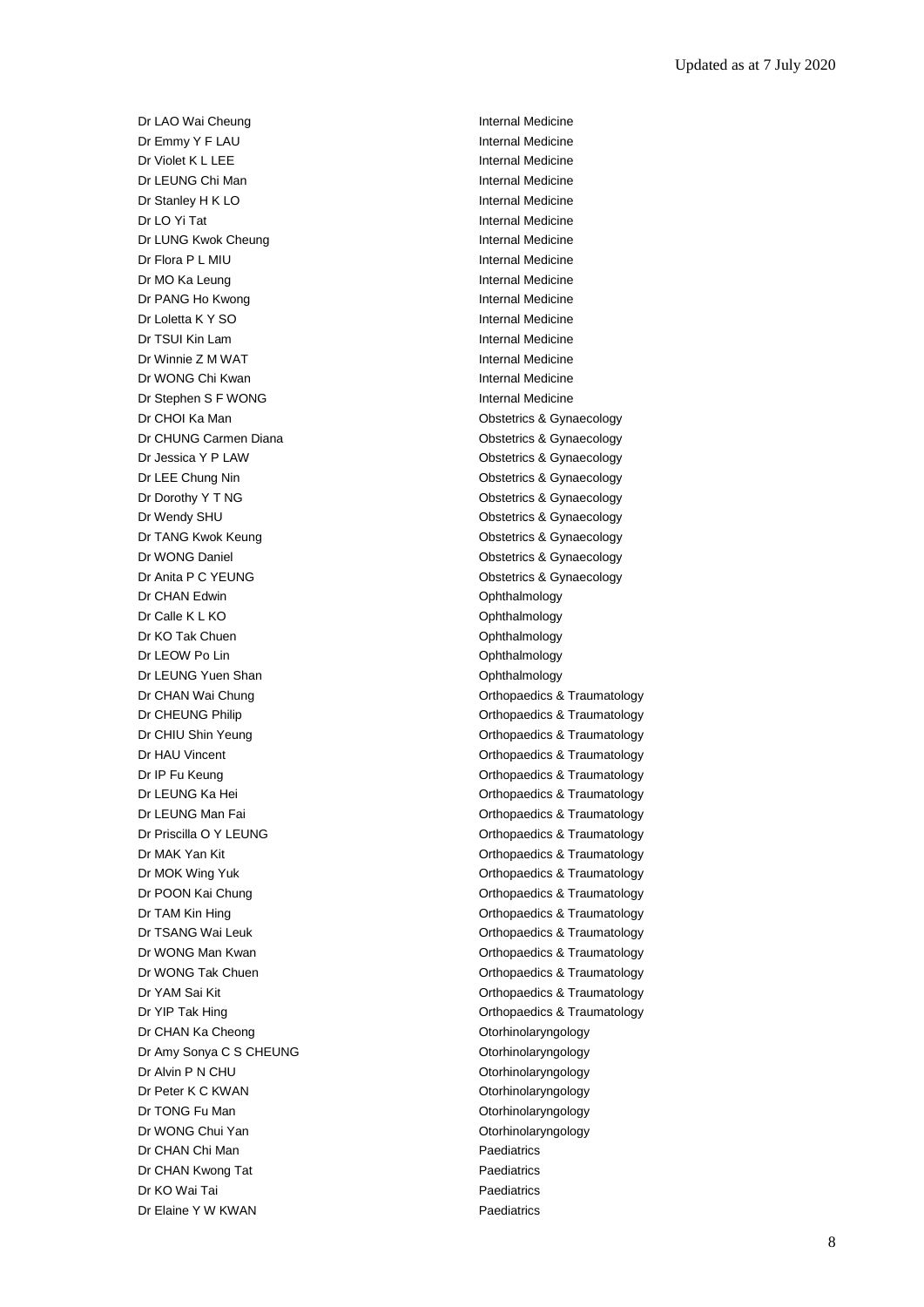Dr LEE Kwok Piu **Paediatrics** Dr LEE Shing Yan **Paediatrics** Dr LEE Wing Cheong **Paediatrics** Dr LIU Kam Tim Paediatrics Dr SO Lok Yee Paediatrics Dr TAI Shuk Mui **Paediatrics** Dr Lilian L Y TSUNG Paediatrics Dr Wendy K W WONG Paediatrics Dr Wilson K Y YEUNG Paediatrics Dr YU Tak Ching **Paediatrics** Paediatrics Dr CHAN Ka Po **Propriation** Psychiatry Dr CHAN Man Chak **Psychiatry** Psychiatry Dr CHAN Wai Hong **Provides** Psychiatry Dr Joyce Y CHAN Psychiatry Dr CHEUK Tin Yan **Propriation** Psychiatry Dr CHOY Lam Wai **Psychiatry** Psychiatry Dr Eva L W DUNN Psychiatry Dr HUI Hon Man **Psychiatry** Psychiatry Dr Brian P I IP Psychiatry Dr KAN Chui Kwan **Psychiatry** Psychiatry Dr KWOK Choi Hon **Psychiatry** Dr Francis W K LEE Psychiatry Psychiatry Dr POON Yvonne Patricia **Principal Psychiatry** Psychiatry Dr WONG Chi Keung **Provident China Psychiatry** Psychiatry Dr Queenie S M WONG Psychiatry Dr WONG Shun Ming **Provides** Psychiatry Dr Anna Y K WU Psychiatry Dr YEUNG Wai Song Provider and Psychiatry

# **18. Pok Oi Hospital (Coordinator: Dr. LIANG Jun)**

Dr FUNG Hin Tat **Emergency Medicine** Dr Jeffery C H LAI **Emergency Medicine** Dr LAU Chu Leung **Emergency Medicine** Dr Larry L Y LEE **Example 2018** Emergency Medicine Dr ONG Kim Lian **Emergency Medicine** Dr TSUI Kwok Leung **Emergency Medicine** Dr CHAN Man Yi General Surgery Dr CHAN Shun General Surgery Dr CHAN Tsz Yeung General Surgery Dr Lysander H CHAU General Surgery Dr CHENG Cheung Hing General Surgery Dr CHEUNG Chin Cheung General Surgery Dr CHEUNG Hin Fong General Surgery Dr CHEUNG Tak Yan General Surgery Dr CHOI Wing Kee General Surgery Dr CHU Ming Leong General Surgery Dr CHU Sau Kwan General Surgery Dr FUNG Tak Kwan General Surgery Dr HUI Wei Han General Surgery Dr HUNG Lai Fai **General** Surgery Dr LEE Ching Ching General Surgery Dr LEE Yue Kit General Surgery Dr LEUNG Siu Kee General Surgery Dr LEUNG Yu Wing **General** Surgery Dr MAK Chak Fong General Surgery Dr MAK Yan Wah General Surgery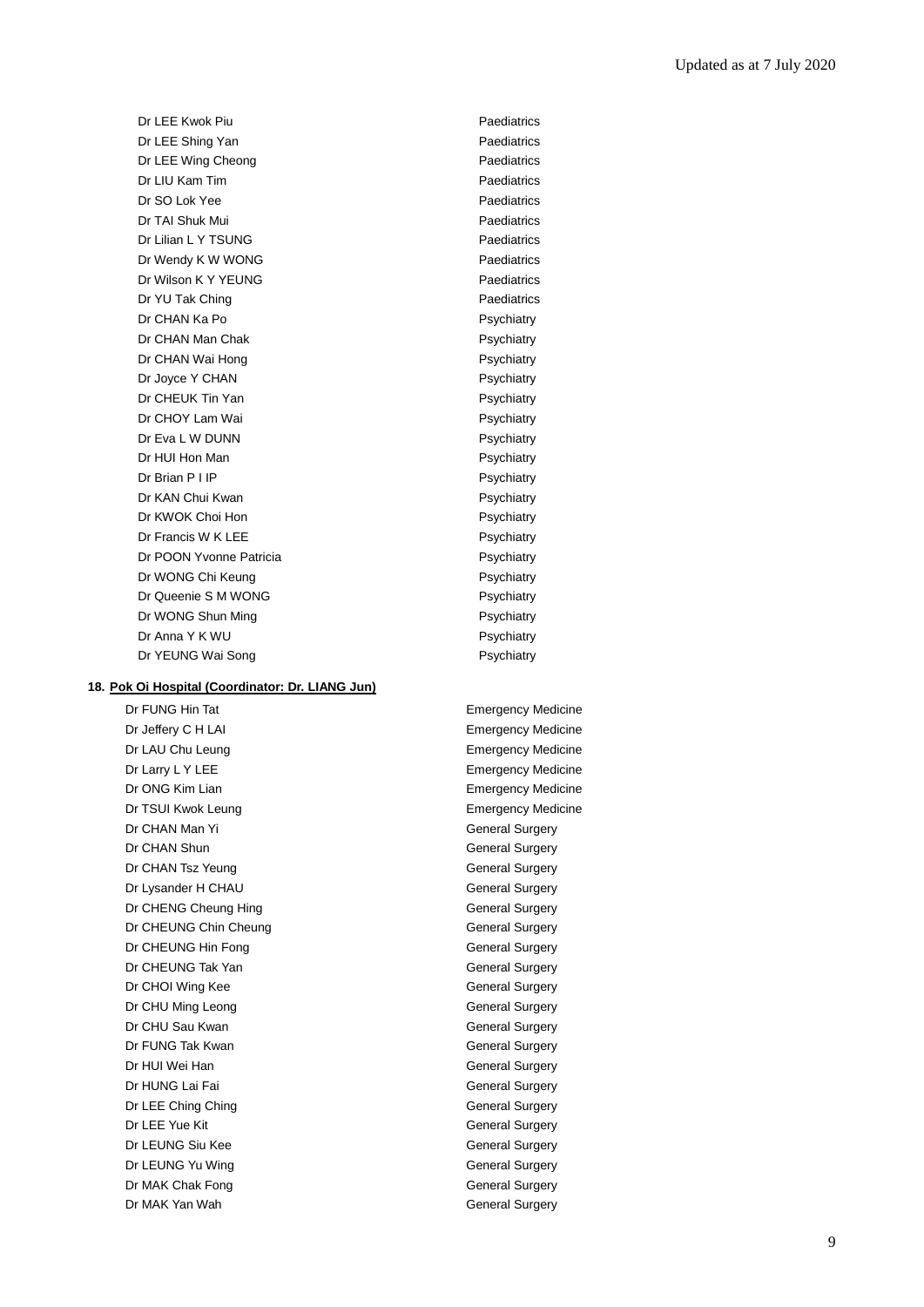Dr MAN Chi Wai **General Surgery** Dr Michael C M POON General Surgery Dr Terrence T L POON General Surgery **Dr THUNG Kin Hoi** General Surgery **Dr TSUI King Yiu General Surgery** General Surgery Dr Kenny C Y WONG General Surgery Dr WONG Chun Sing General Surgery Dr Kelvin K F WONG General Surgery Dr WONG Kei Kwong General Surgery Dr WONG Wai Man General Surgery Dr WONG Wui Bun General Surgery Dr Patricia P C YAM General Surgery Dr YIU Chun Wang General Surgery Dr YIU Hak Lim General Surgery Dr YUEN Ho Yan General Surgery Dr CHAN Ting Medicine and Geriatrics Dr CHOI Chun Hung Medicine and Geriatrics Dr LAM Cheuk Sum **Medicine and Geriatrics** Dr MAN Shiu Piu **Medicine and Geriatrics** Medicine and Geriatrics Dr SHIU Ka Lock **Medicine and Geriatrics** Medicine and Geriatrics Dr Matthew K H TONG Medicine and Geriatrics Dr WONG Chi Wing Medicine and Geriatrics Dr YUNG Chun Yu **Medicine and Geriatrics** Medicine and Geriatrics Dr CHIO Io Meng **Otorhinolaryngology** Dr LAU Tak Yin **Otorhinolaryngology** Dr LEE Ting Hon **Otorhinolaryngology** Dr Vincent K H LEUNG **Otorhinolaryngology** Dr Andrew C L WONG COME CONSULTER CONTROLLER CONTROLLER CONTROLLER CONTROLLER CONTROLLER CONTROLLER CONTROLLER Dr Athena T K WONG **Otorhinolaryngology** 

Dr CHAN Chun Fung **Orthopaedics & Traumatology** Dr CHAN Ping Tak **Dr CHAN Ping Tak** Orthopaedics & Traumatology Dr CHAN Wai Ming **Dr CHAN Wai Ming Community** Christian Community Christian Christian Christian Christian Christian Christian Christian Christian Christian Christian Christian Christian Christian Christian Christian Christ Dr CHENG Hung On **Orthopaedics & Traumatology** Dr CHEUNG Chi Nok **Dr CHEUNG** Chi Nok **Orthopaedics & Traumatology** Dr CHEUNG Ka Kin **Dr CHEUNG Ka Kin** Orthopaedics & Traumatology Dr Alexander K Y CHOI CHORE CHOI CHORE Orthopaedics & Traumatology Dr CHOW Yuk Yin **Orthopaedics & Traumatology** Dr LAU Chi Yuk **Orthopaedics & Traumatology** Dr LEUNG Cheuk Yip **Change Cheuk Straumatology** Orthopaedics & Traumatology Dr LEUNG Kwok Hung **Dr Leunes Access** Compared Controller Controller Controller Controller Controller Controller Dr Arthur K H MA **Dr Arthur K H MA** Orthopaedics & Traumatology Dr Bruce Y H TANG **Dr Bruce Y H TANG Orthopaedics & Traumatology** Dr TSANG Ka Ho **Orthopaedics & Traumatology** Dr TSUI Hon For **Orthopaedics & Traumatology** Dr WEN Eleanor **Orthopaedics & Traumatology** Dr WONG Hok Leung **Dr WONG Hok Leung CHO** Contract Contract Contract Contract Contract Contract Contract Contract Contract Contract Contract Contract Contract Contract Contract Contract Contract Contract Contract Contrac Dr WUN Yiu Chung **Orthopaedics & Traumatology** Dr Emily K Y YIP **Dr Emily K** Y YIP **Orthopaedics & Traumatology** Dr YEUNG Kong Wah **Otorhinolaryngology** 

#### **19. Prince of Wales Hospital (Coordinator: Dr HUI Ming Tung)**

Dr CHEUNG Koon Ho **Emergency Medicine** Dr CHEUNG Nai Kwong **Emergency Medicine** Dr CHEUNG Yue Sun General Surgery Dr Simon S M HOU General Surgery Dr LEE Kit Fai General Surgery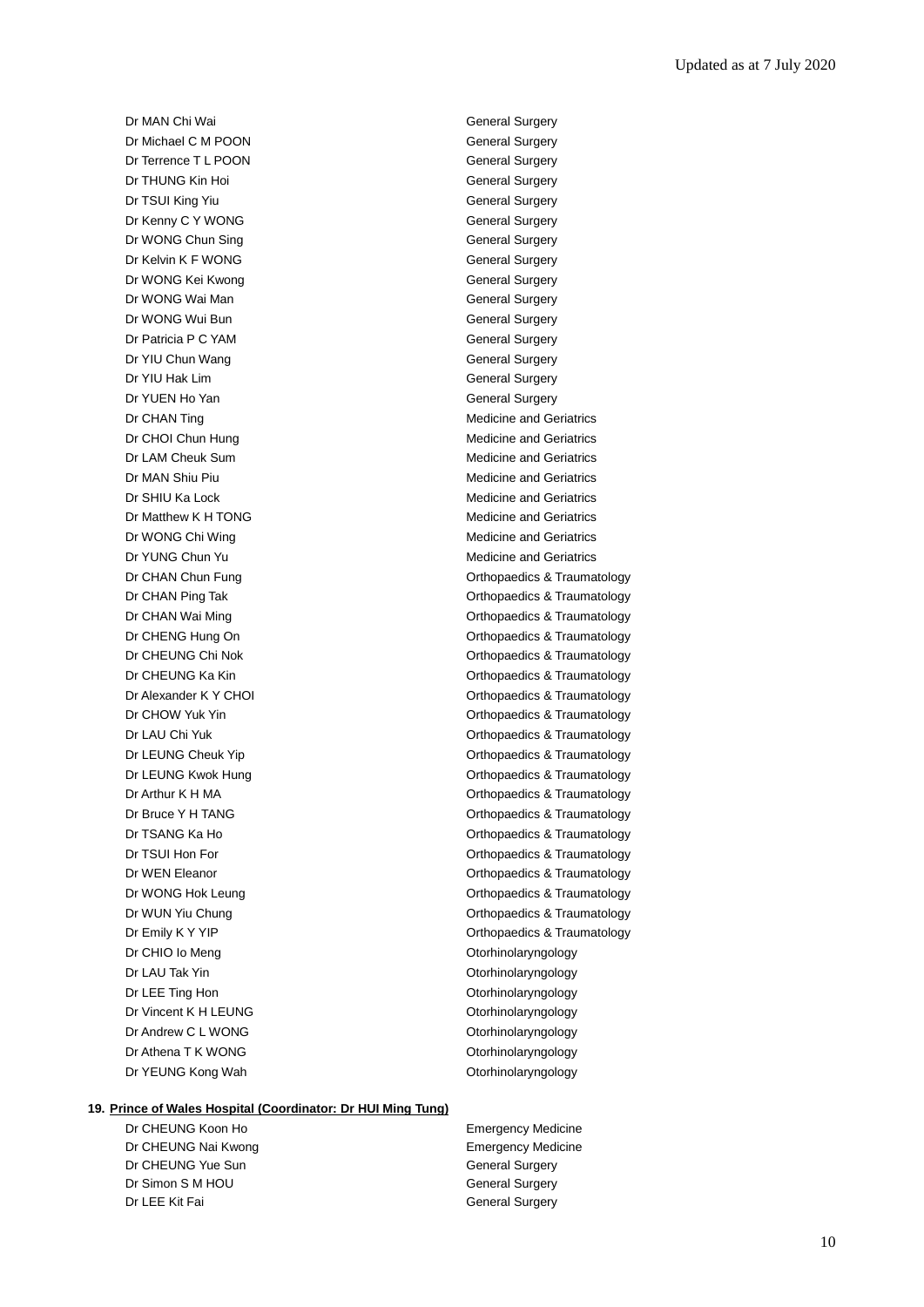Dr Albert K Y NG General Surgery Dr Enders K W NG General Surgery Dr Jones C M CHAN **Internal Medicine** Dr CHOW Kai Ming **Internal Medicine** Dr Philip K T LI **Internal Medicine** Dr OZAKI Risa **Internal Medicine** Dr WONG Kong Chiu **Internal Medicine** Dr Raymond S M WONG **Internal Medicine** Dr CHUNG Man Yan **Obstetrics & Gynaecology** Dr WAH Yi Man **Obstetrics & Gynaecology** Dr YEUNG Suet Ying **Canadian Contract Contract Contract Contract Contract Contract Contract Contract Contract Contract Contract Contract Contract Contract Contract Contract Contract Contract Contract Contract Contract Cont** Dr Noel C Y CHAN Ophthalmology Dr CHEN Lilia **Ophthalmology** Dr Joyce K Y CHIN CHER CHER CHING THE CHING Ophthalmology Dr FAR Ying **Ophthalmology** Dr HO Mary **Ophthalmology** Dr Lawrence P L IU Ophthalmology Dr KAM Ka Wai **Ophthalmology** Dr LOK Ying Ching **Ophthalmology** Dr YIP Wai Kuen **Ophthalmology** Ophthalmology Dr Alvin L YOUNG **Ophthalmology** Dr CHIU Wang Kei **Dr CHIU Wang Kei CHIU Wang Kei** Orthopaedics & Traumatology Dr CHUNG Kwong Yin **CHUNG Kwong Yin** CHUNG Kwong Yin CHUNG A Traumatology Dr KWOK Kin On **Orthopaedics & Traumatology** Dr LO Chun Kwong **Orthopaedics & Traumatology** Dr TANG Ning **Dr TANG Ning Community** Community Community Community Community Community Community Community Community Community Community Community Community Community Community Community Community Community Community Comm Dr TSE Wing Lim **Dr TSE Wing Lim** Christ Controller Controller Controller Controller Controller Controller Controller Controller Controller Controller Controller Controller Controller Controller Controller Controller Contr Dr WONG Kwok Chuen **Orthopaedics & Traumatology** Dr WONG Yu Chung **Dr WONG Yu Chung** Dr CHOW Man Wai **CHOW Man Wai** CHOW Man Wai CHOW Man Wai CHOW Man Wai CHOW Man Wai CHOW Man Wai CHOW Man Wai CHOW Dr LEUNG Moon Wah **Otorhinolaryngology** Dr WONG Wai Yeung **Otorhinolaryngology** Dr CHAN Ching Ching **Paediatrics** Dr Eva L W FUNG Paediatrics Dr Assunta C H HO Paediatrics Dr LAM Hugh Simon Hung San Paediatrics Dr LEUNG Ting Fan **Paediatrics** Dr LI Chi Kong **Paediatrics** Dr Albert M LI Paediatrics Dr Amy F C LO Paediatrics Dr Geoffrey C F MOK Paediatrics Dr Allan K W SO **Paediatrics** Dr Gary W K WONG Paediatrics Dr YAM Man Ching **Paediatrics** Paediatrics Dr YAU Ho Chung Paediatrics Dr KO Shuk Fun **Psychiatry** Psychiatry Dr Grace T Y LEUNG Psychiatry Dr Vincent M C LEUNG Psychiatry Dr LIN Wei Psychiatry Property and the Psychiatry Dr Arthur D P MAK Psychiatry Dr Alan K L TANG Psychiatry Dr TANG Wai Kwong **Property** Psychiatry Dr WING Yun Kwok **Psychiatry** Dr WONG Tak Shun **Psychiatry** Psychiatry

# **20. Princess Margaret Hospital (Coordinator: Dr YIU Yuk Kwan)**

Dr CHAN Chi Ming **Emergency Medicine** Dr LEE Fu Tat **Emergency Medicine** Dr SHIH Yau Ngai **Emergency Medicine** Dr CHAN Kwong Man General Surgery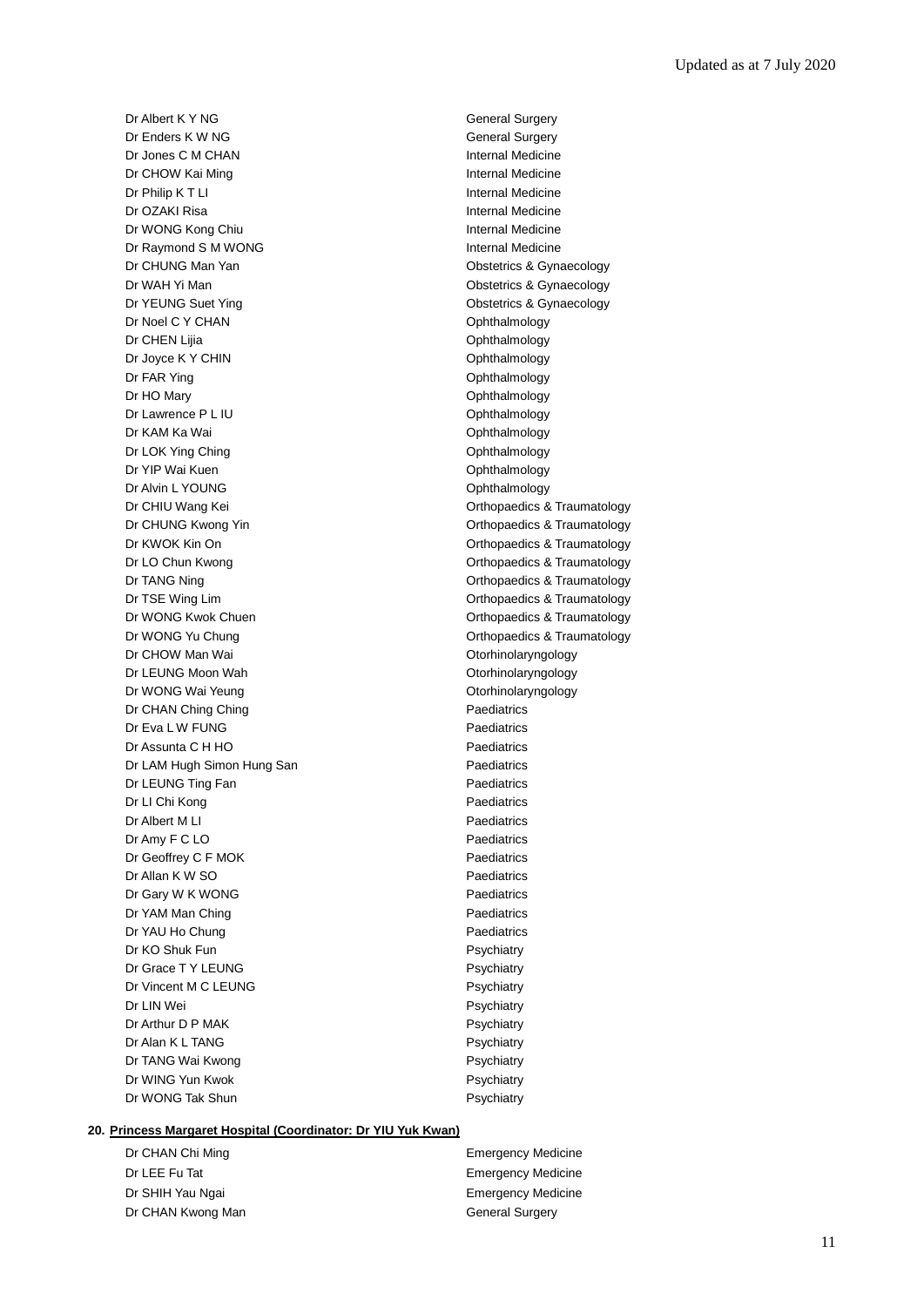Dr HO Leung Sing General Surgery Dr LAI Tak Wing **General Surgery** General Surgery Dr KO Chi Fai Geriatric Medicine Dr Alexander C B LAW Geriatric Medicine Dr TAM Tak Cheong Geriatric Medicine Dr TONG Bing Chung Geriatric Medicine Dr YEUNG Kwan Mo **Geriatric Medicine** Dr AU Kai Man Internal Medicine **Dr CHAN Ka Man Internal Medicine** Dr CHAN Kin Wah **Internal Medicine** Dr CHAN Man Chun **Internal Medicine** Dr CHAN Ngai Yin **Internal Medicine** Dr CHAN Yu Wai **Internal Medicine** Dr CHANG Yui **Internal Medicine** Dr CHEUK Au **Internal Medicine** Dr John J H CHIU **Internal Medicine** Dr CHOW Ho Ying **Internal Medicine** Dr CHU Pui Shan **Internal Medicine** Dr CHUNG Chun Hoi **Internal Medicine** Dr Samuel K S FUNG Internal Medicine Dr HO Chi Pang Internal Medicine Dr HO Sze Ki **Internal Medicine** Dr Victor H F HUNG Internal Medicine Dr KWOK Chi Hang Internal Medicine Dr KWOK Hau Chung **Internal Medicine** Dr KWONG Kai Yan **Internal Medicine** Dr LAM Wai Sing **Internal Medicine** Dr LEE Kwok Kuen Internal Medicine **Dr LEE William Internal Medicine** Dr LEUNG Wai Shing **Internal Medicine** Dr Reggie S T LI internal Medicine Dr Vivien W M MAK Internal Medicine Dr MOK Ngai Shing **Internal Medicine** Dr Carmen K M NG **Internal Medicine** Dr POON Ka Yan Internal Medicine Dr SHENG Bun **Internal Medicine** Dr TANG Hon Lok **Internal Medicine** Dr Owen T Y TSANG Internal Medicine Dr TSUI Ping Tim **Internal Medicine** Dr YEUNG Yiu Cheong **Internal Medicine** Dr YIM Ka Fai **Internal Medicine** Dr YING King Yee **Internal Medicine** Dr Epiphania Y C CHAN COME CHAN CONSTRUCTED BY CONSTRUCTION Obstetrics & Gynaecology Dr Mimi T M FUNG **Dr Mimi T M FUNG Obstetrics & Gynaecology** Dr HE Mung Yuen **Obstetrics & Gynaecology** Dr HUI Sze Ki **Obstetrics & Gynaecology** Dr Fred Y L KUNG **Dr Fred Y L KUNG Obstetrics & Gynaecology** Dr LEE Kai Wan **Obstetrics & Gynaecology** Dr LEE Yun Ting **Canadian Contract Contract Contract Contract Contract Contract Contract Contract Contract Contract Contract Contract Contract Contract Contract Contract Contract Contract Contract Contract Contract Contrac** Dr LO Tsz Kin **Obstetrics & Gynaecology** Dr MOK Sau Lan **Obstetrics & Gynaecology** Dr TAM Man Sum **Dr TAM Man Sum** Channel Construction Constanting Constanting Constanting Obstetrics & Gynaecology Dr Janet S M TANG **Dr Janet S M TANG Obstetrics & Gynaecology** Dr Rebecca S F WAN **Dr Rebecca S F WAN** Obstetrics & Gynaecology Dr Queenie H Y WONG **Obstetrics & Gynaecology** Dr CHAN Shiu Wai **Dr CHAN Shiu Wai Channel Channel Channel Channel Channel Channel Channel Channel Channel Channel Channel Channel Channel Channel Channel Channel Channel Channel Channel Channel Channel Channel Channel Cha**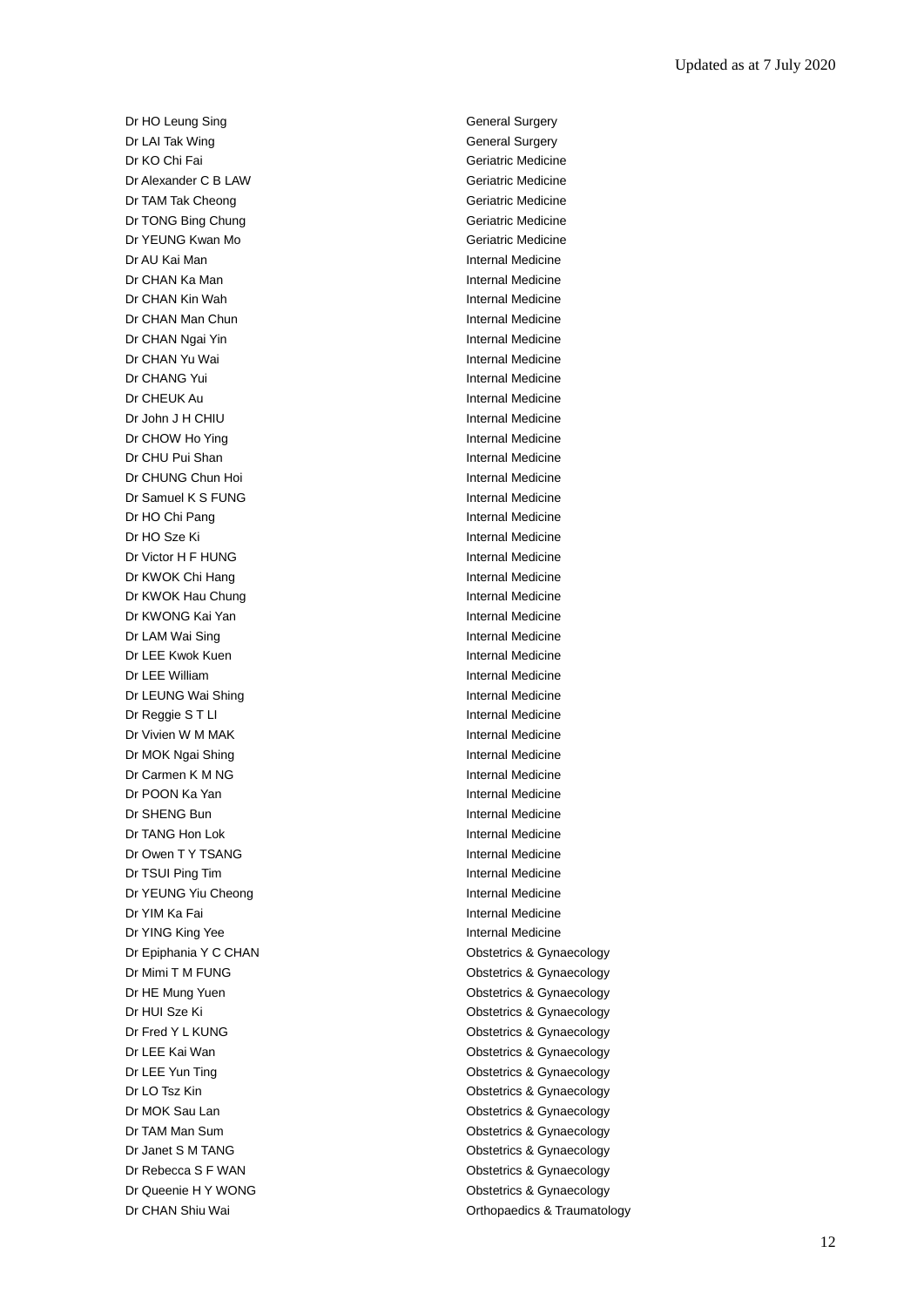Dr FONG Nai Chung **Paediatrics** Paediatrics Dr KWAN Yat Wah **Paediatrics** Dr SHEK Chi Chiu **Paediatrics** Paediatrics Dr Eric K C YAU Paediatrics

Dr CHEUNG Kim Wai **Dr CHEUNG** Kim Wai **Orthopaedics & Traumatology** Dr CHOI Shing Hing **CHOI Shing Hing COLL CONTAINS A** Control Control Control Control Control Control Control Control Control Control Control Control Control Control Control Control Control Control Control Control Control C Dr LUI Wai Hee **Orthopaedics & Traumatology** Dr SIU Kwai Ming **Orthopaedics & Traumatology** Dr TAM Kwok Bun **Orthopaedics & Traumatology Orthopaedics & Traumatology** Dr Benny Y N TSE **Dr Benny Y N TSE Orthopaedics & Traumatology** Dr WONG Chong Hing **Change Changes** Christ Chong Hing Orthopaedics & Traumatology Dr WONG Hin Keung **Dr WONG Hin Keung** Dr WONG Kam Yiu **Orthopaedics & Traumatology** Dr WU Tse Kit **Dr WU Tse Kit Contract Contract Contract Contract Contract Contract Contract Contract Contract Contract Contract Contract Contract Contract Contract Contract Contract Contract Contract Contract Contract Cont** Dr YUEN Man Hon **Dr YUEN Man Hon** Orthopaedics & Traumatology

#### **21. Queen Elizabeth Hospital (Coordinator: Dr CHOI Cheung Hei)**

Dr Gordon C K WONG **Emergency Medicine** Dr AU Wing Hang General Surgery Dr CHIA Nam Hung General Surgery Dr CHICK Wai Keung General Surgery Dr KWOK Kam Hung General Surgery Dr LAU Chi Hung General Surgery Dr LEE Kin Yan General Surgery Dr LI Ki Kwong **General** Surgery Dr Allen K L TONG General Surgery Dr CHAN Kam Tim **Internal Medicine** Dr Johnny W M CHAN Internal Medicine Dr CHOI Cheung Hei **Internal Medicine** Dr LEE Man Po **Internal Medicine** Dr HUNG Wing Yan **Dr HUNG Wing Yan** Obstetrics & Gynaecology Dr LI Wai Hon **Dr Li Wai Hon** Obstetrics & Gynaecology Dr LAM Nai Man **Ophthalmology** Dr CHONG Hon Ming **Dr CHONG Hon Ming CHONG** Dr CHONG Hon Ming Dr Kelvin C W CHOW **Otorhinolaryngology** Dr CHU Tsun Cheong **Otorhinolaryngology** Dr PANG Pui Shan **Otorhinolaryngology** Dr Betty W M BUT **Paediatrics** Dr Winnie K Y CHAN Paediatrics Dr CHAN Wai Hung **Paediatrics** Paediatrics Dr Jasmine C K CHOW **Paediatrics** Dr HO Po Ki Paediatrics Dr LAM King Fai **Paediatrics** Dr NG Chi Hang Paediatrics Dr WONG Man Yee Paediatrics Dr WU Shun Ping **Paediatrics** Dr YAU Yat Sun **Paediatrics** 

Dr Paul H F HO **Emergency Medicine** Dr Benjamin S T FONG **Orthopaedics & Traumatology** Dr LEE Kin Bong **Orthopaedics & Traumatology** Dr LI Ka Kin **Dr Li Ka Kin** Orthopaedics & Traumatology Dr LI Wilson **Dr LI Wilson** Orthopaedics & Traumatology Dr John K F WONG **Orthopaedics & Traumatology** 

#### **22. Queen Mary Hospital (Coordinator: Dr KO Wai Kit)**

Dr Tsang Tat Chi **Emergency Medicine**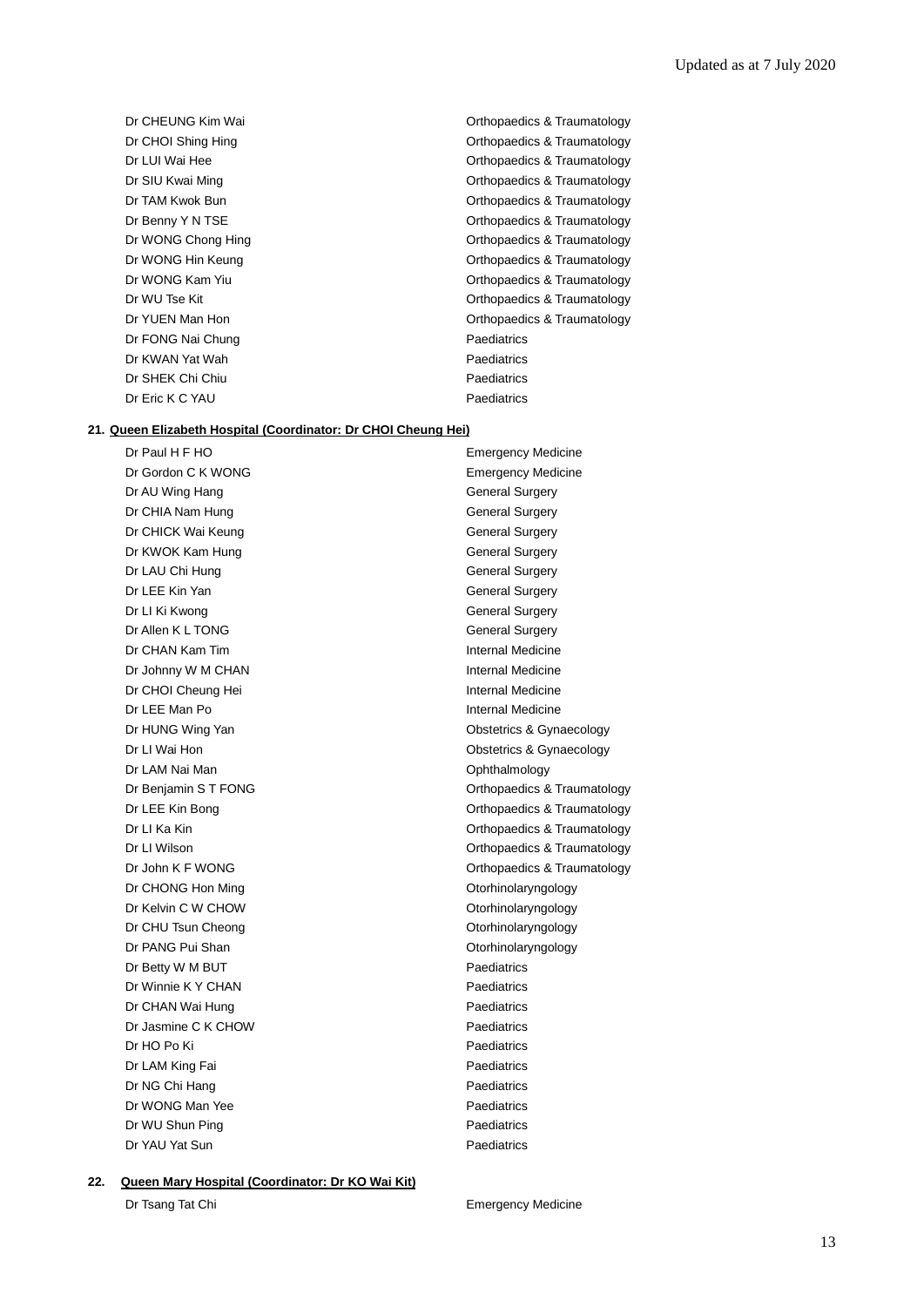Dr Ludwig C H TSOI **Emergency Medicine** Dr Tsui Sik Hon **Emergency Medicine** Dr Albert C W TING General Surgery Dr James C M HO **Internal Medicine** Dr Mary S M IP **Internal Medicine** Dr Karen S L LAM **Internal Medicine** Dr Albert K W LIE **Internal Medicine** Dr Paulin W S MA **Dr Paulin W S MA** Obstetrics & Gynaecology Dr Ho Wai Kuen **Otorhinolaryngology** Dr Raymond K Y TSANG CONSERVIATION CONTROLLER CONTROLLER CONTROLLER CONTROLLER ON A CONTROLLER CONTROLLER CONTROLLER CONTROLLER CONTROLLER CONTROLLER CONTROLLER CONTROLLER CONTROLLER CONTROLLER CONTROLLER CONTROLLER CONTRO Dr Birgitta Y H WONG **Otorhinolaryngology** Dr Godfrey C F CHAN Paediatrics Dr Anita M C TSANG Paediatrics Dr CHAN Fong Chun **Psychiatry** Dr Phyllis K L CHAN Psychiatry Dr CHAN Kwai Yeung **Properties and CHAN Kwai Yeung Properties Act And Act And Act And Act Act Act Act Act Act A**<br>Psychiatry Psychiatry Dr Queenie P M CHIN Dr Eileena M C CHUI Psychiatry Dr HO Chung<br>
Dr LAM Chi Ming<br>
Psychiatry<br>
Psychiatry Dr LAW Chi Wing **Property** Chi Wing Psychiatry Psychiatry Psychiatry Psychiatry Psychiatry Psychiatry Psychiatry Dr LEE Chit Tat Dr Michael M C WONG Psychiatry Dr Zoe H S YU Psychiatry

Dr Kenneth M C CHEUNG **CHEUNG CHEUNG CHEUNG CHEUNG CHEUNG CHEUNG CHEUNG CHEUNG CHEUNG CHEUNG CHEUNG CHEUNG CHEUNG CHEUNG CHEUNG CHEUNG CHEUNG CHEUNG CHEUNG CHEUNG CHEUNG CHEUNG C** Dr CHEUNG Man Hong **CHEUNG** Man Hong **CHEUNG** Man Hong Dr Jason P Y CHEUNG CHEUNG CHEROSE Orthopaedics & Traumatology Dr Peter K Y CHIU **Dr Peter K Y CHIU** Orthopaedics & Traumatology Dr Fang Xinshuo Christian **Orthopaedics & Traumatology** Dr Ip Wing Yuk **Dr Ip Wing Yuk Community Community** Orthopaedics & Traumatology Dr Kenny Y H KWAN **Dr Kenny Y H KWAN Orthopaedics & Traumatology** Dr Lam Ying Lee **Orthopaedics & Traumatology Orthopaedics & Traumatology** Dr Frankie K L LEUNG **CONFIDENTIAL CONFIDENTIAL CONFIDENCIAL CONFIDENCIAL CONFIDENTIAL CONFIDENTIAL CONFIDENTIAL** Dr Terence C T PUN **Dr Terence C T PUN** Orthopaedics & Traumatology Dr Michael K T TO **Orthopaedics & Traumatology** Dr Wong Tak Man **Orthopaedics & Traumatology Orthopaedics & Traumatology** Dr Yan Chun Hoi **Orthopaedics & Traumatology** Dr Yau Wai Pan Orthopaedics & Traumatology

#### **23. Ruttonjee & Tang Shiu Kin Hospital (Coordinator: Dr Michelle M Y WONG)**

| Dr Carolyn P L KNG | <b>Internal Medicine</b> |
|--------------------|--------------------------|
| Dr Jenny Y Y LEUNG | <b>Internal Medicine</b> |

#### **24. Shatin Hospital (Coordinator: Dr Eric M T HUI)**

Dr HUI Elsie Medicine and Geriatrics Dr LUM Chor Ming Medicine and Geriatrics Dr NG Wing Ling Medicine and Geriatrics Dr Maria W S TANG Medicine and Geriatrics Dr WOO Jean **Medicine** and Geriatrics **Dr WOO** Jean Dr YUK Ka Lok Medicine and Geriatrics Dr KAM Wai Kwok **Psychiatry** Dr Joshua M Y TSOH Psychiatry Dr WING Yun Kwok **Psychiatry** Dr Alan K L TANG Psychiatry Psychiatry

#### **25. Tai Po Hospital, Department of Medicine (Coordinator: Dr Eric M T HUI)**

| Dr CHUI Pui Yuk | Internal Medicine |
|-----------------|-------------------|
| Dr LAI King Son | Internal Medicine |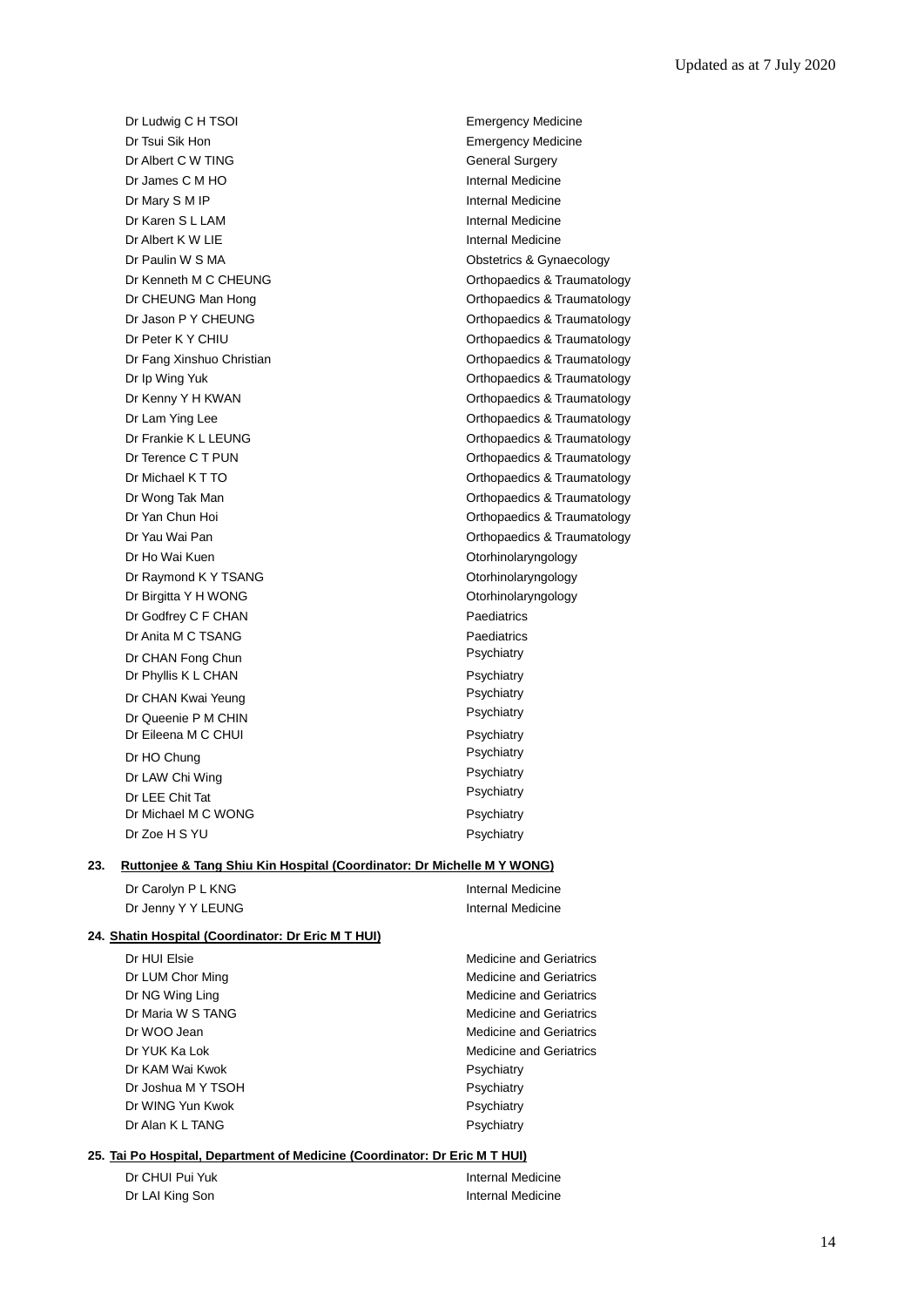| Dr LEE Man Yee  | Internal Medicine |
|-----------------|-------------------|
| Dr LEE Shun Wah | Internal Medicine |
| Dr MA Hon Ming  | Internal Medicine |
| Dr MAK Ka Pui   | Internal Medicine |

### **26. Tai Po Hospital, Department of Psychiatry (Coordinator: Dr Eric M T HUI)**

| Dr CHAN Sheung Chun | Psychiatry |
|---------------------|------------|
| Dr TAI Wing Ki      | Psychiatry |
| Dr WONG Yip Chau    | Psychiatry |

### **27. Tseung Kwan O Hospital (Coordinator: Dr LAU Ip Tim)**

| Dr KUNG Shu Wing     | <b>Emergency Medicine</b> |
|----------------------|---------------------------|
| Dr LEE Chung Yan     | <b>Emergency Medicine</b> |
| Dr LOK Cheuk Mei     | <b>Emergency Medicine</b> |
| Dr MA Shu Kai        | <b>Emergency Medicine</b> |
| Dr NG Wah Shan       | <b>Emergency Medicine</b> |
| Dr POON Tak Shun     | <b>Emergency Medicine</b> |
| Dr SO Lok Tsun       | <b>Emergency Medicine</b> |
| Dr YAU Kin Pang      | <b>Emergency Medicine</b> |
| Dr YOUNG Bun         | <b>Emergency Medicine</b> |
| Dr Bryant S Y CHAN   | <b>General Surgery</b>    |
| Dr Phoebe M H CHEUNG | <b>General Surgery</b>    |
| Dr CHONG Lap Chun    | <b>General Surgery</b>    |
| Dr CHUNG Tsz Kwong   | <b>General Surgery</b>    |
| Dr Grace K Y HUNG    | <b>General Surgery</b>    |
| Dr Alex T Y LAI      | <b>General Surgery</b>    |
| Dr Tommy C F LAU     | <b>General Surgery</b>    |
| Dr Candy Y Y LEUNG   | <b>General Surgery</b>    |
| Dr Susanna W Y TAM   | <b>General Surgery</b>    |
| Dr Kenny K Y YUEN    | <b>General Surgery</b>    |
| Dr Susanna C P CHAN  | Internal Medicine         |
| Dr Jacky K H CHAN    | Internal Medicine         |
| Dr CHENG Ming Kin    | Internal Medicine         |
| Dr CHING Chi Keung   | <b>Internal Medicine</b>  |
| Dr CHOW Chi Wing     | <b>Internal Medicine</b>  |
| Dr Frankie C F CHOY  | <b>Internal Medicine</b>  |
| Dr Tina T T FAN      | Internal Medicine         |
| Dr Elaine T L HO     | Internal Medicine         |
| Dr Billy T L LAI     | Internal Medicine         |
| Dr LAU Chi Kuen      | Internal Medicine         |
| Dr LAU Ip Tim        | Internal Medicine         |
| Dr Athena K Y LOCK   | <b>Internal Medicine</b>  |
| Dr Colin H T LUI     | <b>Internal Medicine</b>  |
| Dr Samantha Y Y LUK  | Internal Medicine         |
| Dr Maria TT SINN     | Internal Medicine         |
| Dr TSANG Woon Choy   | Internal Medicine         |
| Dr TSE Pak Yiu       | Internal Medicine         |
| Dr WONG Cheuk Hon    | Internal Medicine         |
| Dr Stella P Y WONG   | Internal Medicine         |
| Dr YEUNG Chi Kin     | Internal Medicine         |
| Dr Joseph S Yeung    | Internal Medicine         |
| Dr YIM Cheuk Wan     | Internal Medicine         |
| Dr Ivan P K YUEN     | Internal Medicine         |
| Dr Sylvia S N CHOI   | Obstetrics & Gynaecology  |
| Dr LAM Wai Cheung    | Obstetrics & Gynaecology  |
| Dr TSANG Sing Wing   | Obstetrics & Gynaecology  |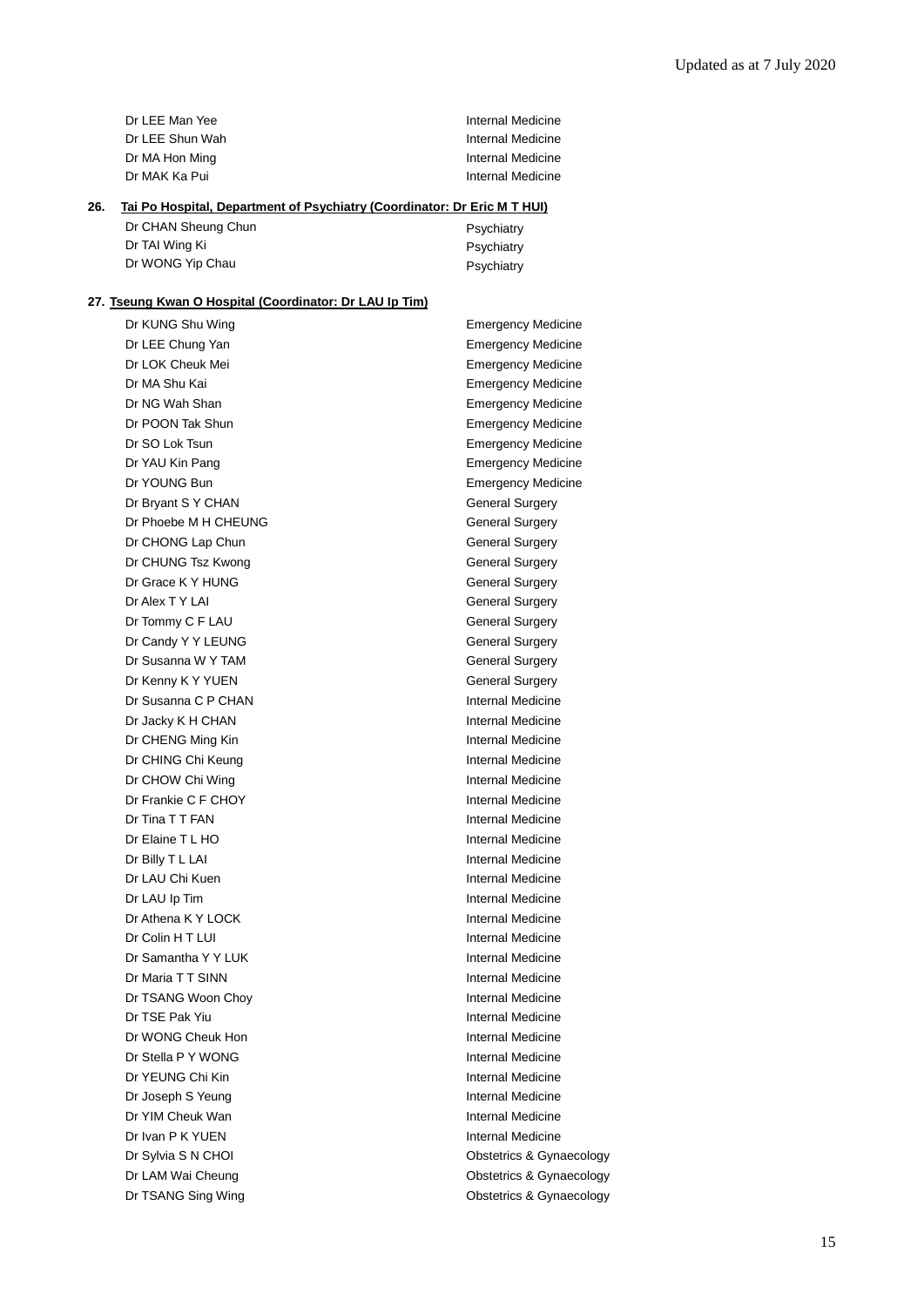Dr Tracy H T LAI Ophthalmology Dr Alice K Y SIU Correction Controlleryngology Dr Zenon W C YEUNG **Other CONGOVIDE CONSUMING** Otorhinolaryngology Dr Louis T W CHAN Paediatrics Dr KU Wai Hung **Paediatrics** Dr LAU Chun Yuen **Paediatrics** Paediatrics Dr NG Hak Yung **Paediatrics** Dr TAY Ming Kut **Paediatrics** Dr YAU Man Mut **Paediatrics** 

#### **28. Tuen Mun Hospital (Coordinator: Dr LIANG Jun)**

Dr Jeffery C H LAI Emergency Medicine Dr LAU Chu Leung **Emergency Medicine** Dr Larry L Y LEE **Example 20** Emergency Medicine Dr ONG Kim Lian **Emergency Medicine** Dr TSUI Kwok Leung **Emergency Medicine** Dr CHAN Man Yi General Surgery Dr CHAN Shun General Surgery Dr CHAN Tsz Yeung General Surgery Dr Lysander H CHAU General Surgery Dr CHENG Cheung Hing General Surgery Dr CHEUNG Chin Cheung General Surgery Dr CHEUNG Hin Fong General Surgery Dr CHEUNG Tak Yan General Surgery Dr CHOI Wing Kee General Surgery Dr CHU Ming Leong General Surgery Dr CHU Sau Kwan General Surgery Dr FUNG Tak Kwan General Surgery Dr HUI Wei Han General Surgery Dr HUNG Lai Fai **General** Surgery Dr LEE Ching Ching General Surgery Dr LEE Yue Kit General Surgery Dr LEUNG Siu Kee General Surgery Dr LEUNG Yu Wing General Surgery Dr MAK Chak Fong General Surgery Dr MAK Yan Wah General Surgery Dr MAN Chi Wai General Surgery Dr Michael C M POON General Surgery Dr Terrence T L POON General Surgery Dr THUNG Kin Hoi General Surgery Dr TSUI King Yiu General Surgery Dr Kenny C Y WONG General Surgery Dr WONG Chun Sing General Surgery Dr Kelvin K F WONG General Surgery Dr WONG Kei Kwong General Surgery Dr WONG Wai Man General Surgery

Dr CHAN Tsang Tung **CHAN Tsang Tung CHAN Tsang Tung CHAN** CHAN CHANGE Orthopaedics & Traumatology Dr Warren W Y CHEUNG **CHEUNG CHEUNG CHEUNG CHEUNG CHEUNG CHEUNG CHEUNG CHEUNG CHEUNG CHEUNG CHEUNG CHEUNG CHEUNG CHEUNG CHEUNG CHEUNG CHEUNG CHEUNG CHEUNG CHEUNG CHEUNG CHEUNG CH** Dr LEE Yuen Lun **Dr LEE Yuen Lun** Orthopaedics & Traumatology Dr LEUNG Yuen Fai **Calculate Controllet Controllet Controllet Controllet Controllet Controllet Controllet Controllet Controllet Controllet Controllet Controllet Controllet Controllet Controllet Controllet Controllet Contro** Dr Kee K C NG Orthopaedics & Traumatology Dr YIP Kun Chow **Orthopaedics & Traumatology Orthopaedics & Traumatology** Dr YIU Lo Ramon **Dr YIU Lo Ramon** Content Content Content Content Content Content Content Content Content Content Dr Jonathan S H YUEN CHANGE CONSUMING THE Orthopaedics & Traumatology

Dr FUNG Hin Tat **Emergency Medicine**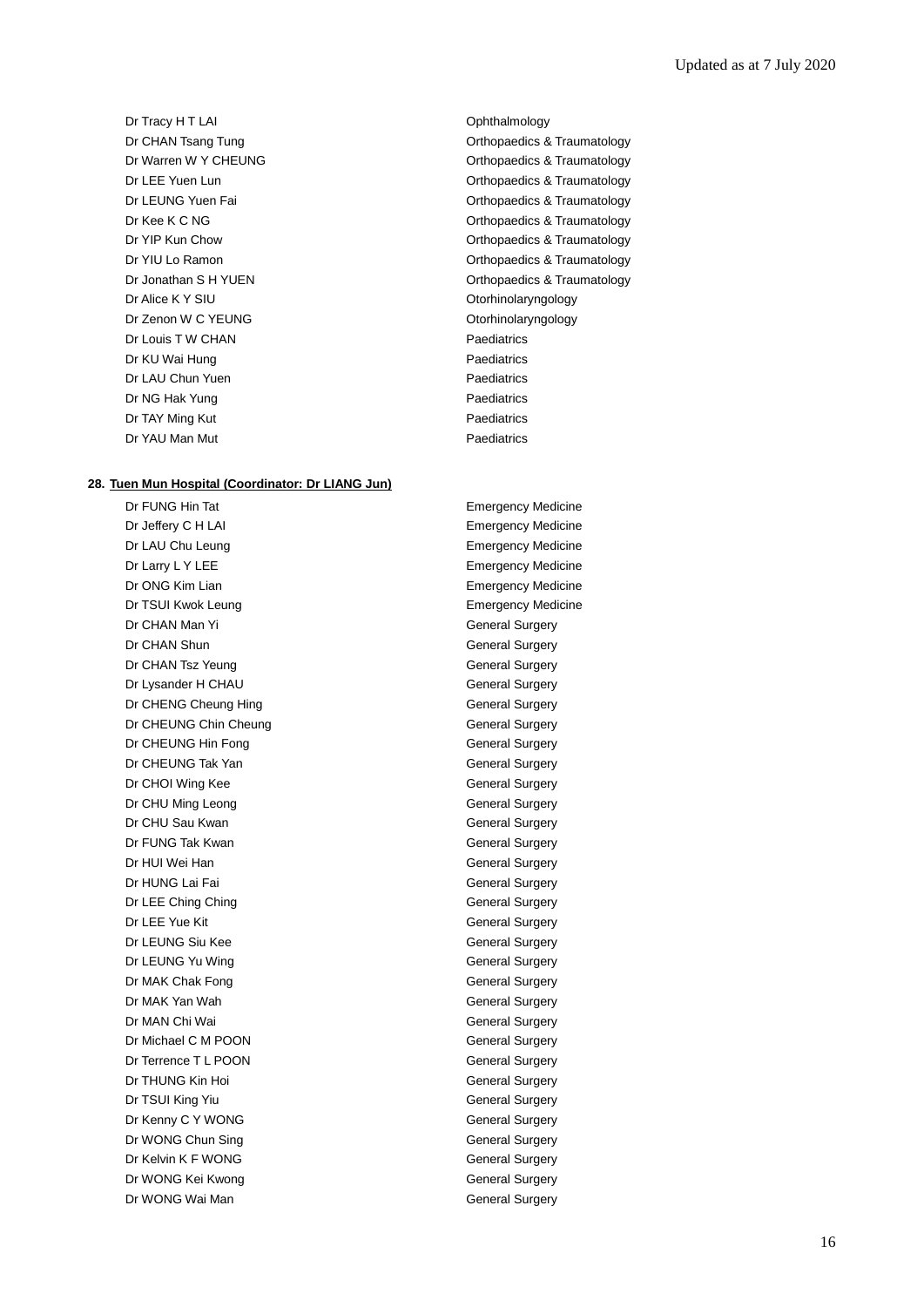Dr WONG Wui Bun General Surgery Dr Patricia P C YAM General Surgery Dr YIU Chun Wang General Surgery **Dr YIU Hak Lim General Surgery** General Surgery Dr YUEN Ho Yan General Surgery Dr Eddie S L CHOW Medicine and Geriatrics Dr Michael Y P FU **Dr Medicine and Geriatrics** Dr HAU Kai Ching Medicine and Geriatrics Dr Andrew Y Y HO Medicine and Geriatrics Dr KWAN Yiu Keung **Medicine** and Geriatrics Dr Andrew W K LAI Medicine and Geriatrics Dr MOK Chi Chiu **Medicine and Geriatrics** Medicine and Geriatrics Dr Francis C K MOK Medicine and Geriatrics Dr SIN Kit Man **Medicine and Geriatrics** Medicine and Geriatrics Dr Sidney K C AU-YEUNG **CONSERVANG** Obstetrics & Gynaecology Dr CHAN Wai Ho **Ophthalmology Ophthalmology** Dr YIU Po Fat **Ophthalmology** Dr YUNG Hon Wah **Ophthalmology** Ophthalmology Dr CHIO Io Meng **Otorhinolaryngology** Dr LAU Tak Yin **Otorhinolaryngology** Dr LEE Ting Hon **Otorhinolaryngology** Dr Vincent K H LEUNG **CONFERGATE:** Otorhinolaryngology Dr Andrew C L WONG **Otorhinolaryngology** Dr WONG Nga Sze **Otorhinolaryngology** Dr Athena T K WONG **Other CONG CONGLES** Otorhinolaryngology Dr YEUNG Kong Wah **Otorhinolaryngology** Dr CHAK Wai Kwong **Paediatrics** Paediatrics Dr Tammy W Y CHEUNG Paediatrics Dr KWONG Ling Karen **Paediatrics** Dr David S Y LAM Paediatrics Dr LI Chak Ho **Paediatrics** Dr LI Ka Wah **Paediatrics** Dr LUI Ying Shun **Paediatrics** Dr Mary Y M NGAN Paediatrics Dr Sylvia L Y SIU Paediatrics Dr TSE Kong **Paediatrics** Paediatrics

Dr CHAN Chun Fung **Dr CHAN Chun Fung Orthopaedics & Traumatology** Dr CHAN Ping Tak **Dr CHAN Ping Tak** Orthopaedics & Traumatology Dr CHAN Wai Ming **Dr CHAN Wai Ming Community** Christian Community Christian Christian Christian Christian Christian Christian Christian Christian Christian Christian Christian Christian Christian Christian Christian Christ Dr CHENG Hung On **Dr CHENG Hung On CHENG Hung On** Orthopaedics & Traumatology Dr CHEUNG Chi Nok **Dr CHEUNG** Chi Nok **Orthopaedics & Traumatology** Dr CHEUNG Ka Kin **Dr CHEUNG Ka Kin** Orthopaedics & Traumatology Dr Alexander K Y CHOI CHOI CHOI CHOI Orthopaedics & Traumatology Dr CHOW Yuk Yin CHOW Yuk Yin CHOW Yuk Yin CHOW Yuk Yin CHOW Yuk Yin CHOW Yuk Yin CHOW Orthopaedics & Traumatology Dr KWUN Tung Leung **Calculation Controllery** Orthopaedics & Traumatology Dr LAU Chi Yuk **Orthopaedics & Traumatology** Dr LEUNG Cheuk Yip **Change Cheuk Article Cheuk Article Cheuk Article Cheuk Article Cheuk Article Cheuk Article C** Dr LEUNG Kwok Hung **Dr Leunes Access 1989** Orthopaedics & Traumatology Dr Arthur K H MA **Dr Arthur K H MA** Orthopaedics & Traumatology Dr Bruce Y H TANG **Dr Bruce Y H TANG Orthopaedics & Traumatology** Dr TSANG Ka Ho **Orthopaedics & Traumatology** Dr TSUI Hon For **Dr TSUI Hon For** Controller Controller Controller Controller Controller Controller Controller Controller Controller Controller Controller Controller Controller Controller Controller Controller Controller C Dr WEN Eleanor **Orthopaedics & Traumatology Orthopaedics & Traumatology** Dr WONG Hok Leung **Dr WONG Hock Leung Orthopaedics & Traumatology** Dr WUN Yiu Chung **Orthopaedics & Traumatology** Dr Emily K Y YIP **Dr Emily K Y YIP** Orthopaedics & Traumatology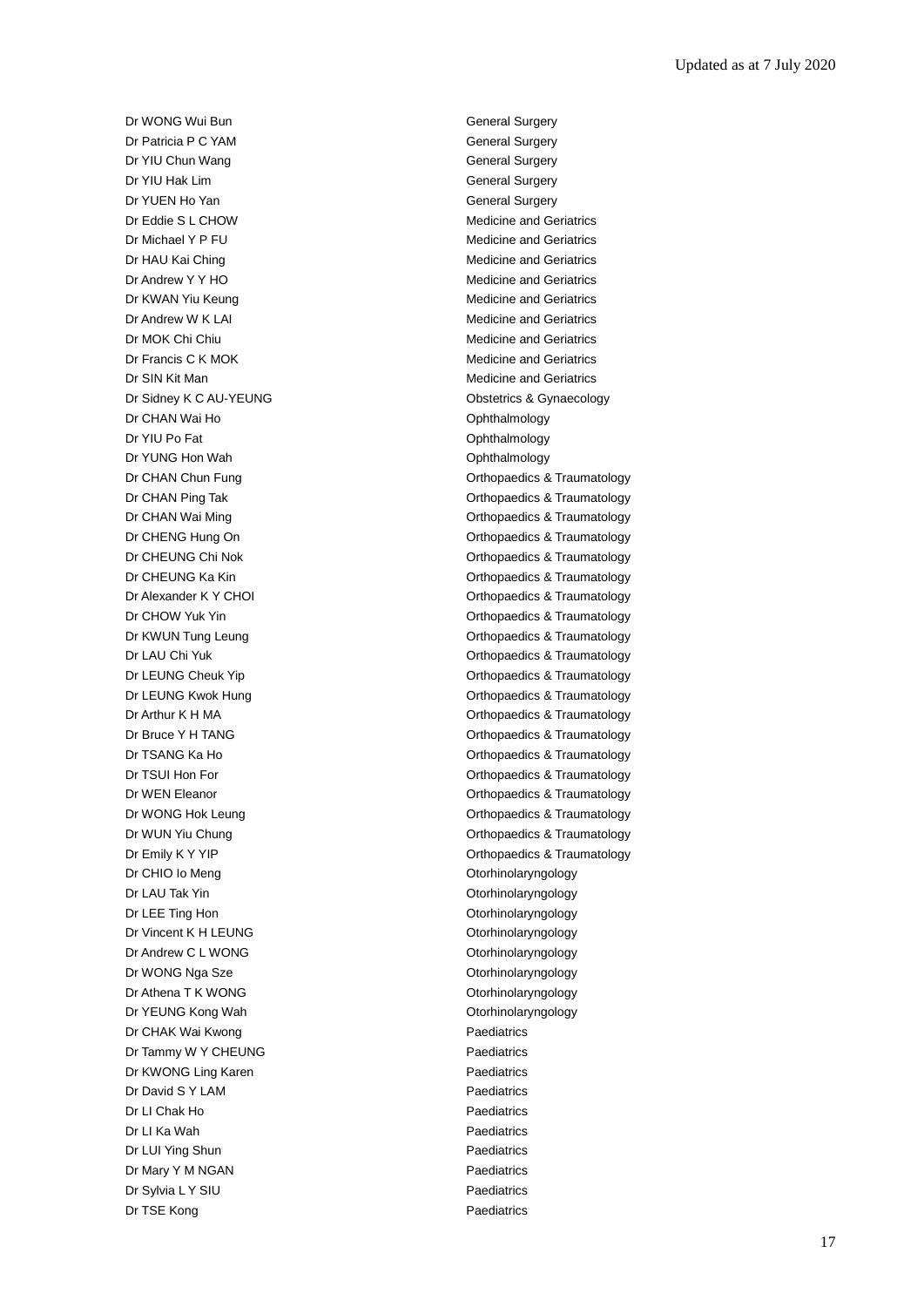| Dr WONG Chi Hang    | Paediatrics |
|---------------------|-------------|
| Dr WONG Lap Ming    | Paediatrics |
| Dr WONG Oi Yin      | Paediatrics |
| Dr YEUNG Kin Yip    | Paediatrics |
| Dr CHAN Cheong Fai  | Psychiatry  |
| Dr CHAN Kai Tai     | Psychiatry  |
| Dr CHENG Chi Wai    | Psychiatry  |
| Dr CHENG Koi Man    | Psychiatry  |
| Dr CHIANG Tin Po    | Psychiatry  |
| Dr CHOW Sheng Yan   | Psychiatry  |
| Dr LAI Wing Him     | Psychiatry  |
| Dr LAM Ming         | Psychiatry  |
| Dr Jenny P H LAM    | Psychiatry  |
| Dr LAM Sheng Man    | Psychiatry  |
| Dr LAU Mei Suen     | Psychiatry  |
| Dr LAU Yuk Shing    | Psychiatry  |
| Dr LUI Sheng Yu     | Psychiatry  |
| Dr MAK Sheng Chi    | Psychiatry  |
| Dr Bonnie W M SIU   | Psychiatry  |
| Dr TSUI Cheng Fong  | Psychiatry  |
| Dr TUNG Cheng Kwong | Psychiatry  |
| Dr Jessica O Y WONG | Psychiatry  |
| Dr YEUNG Sheng Wing | Psychiatry  |
| Dr LO Sing Hung     | Oncology    |
| Dr Frank C S WONG   | Oncology    |
|                     |             |

#### **29. Tune Wah Hospital – Department of Medicine (Coordinator: Dr LUI Sing Leung)**

| Dr Carmen T K HO   | Internal Medicine |
|--------------------|-------------------|
| Dr IP Tai Pang     | Internal Medicine |
| Dr LUI Sing Leung  | Internal Medicine |
| Dr MOK Ming Yee    | Internal Medicine |
| Dr Terence P S YIP | Internal Medicine |

#### **30. Tung Wah Hospital – Department of Surgery (Coordinator: Dr Wong Kin Yuen)**

| Dr Choi Hok Kwok    | <b>General Surgery</b> |
|---------------------|------------------------|
| Dr Joseph H P CHUNG | <b>General Surgery</b> |
| Dr NG Lily          | <b>General Surgery</b> |
| Dr WONG Kin Yuen    | <b>General Surgery</b> |

#### **31. Tung Wah Eastern Hospital (Coordinator: Dr YUEN Ka Hong)**

| Dr LAM Ping Ping     | Geriatric Medicine |
|----------------------|--------------------|
| Dr Grace P S HUI     | Internal Medicine  |
| Dr LEUNG Ho Ching    | Internal Medicine  |
| Dr LEUNG Kai Chi     | Internal Medicine  |
| Dr LIU Hor Ming      | Internal Medicine  |
| Dr Betty H K YOUNG   | Internal Medicine  |
| Dr YUEN Ka Hong      | Internal Medicine  |
| Dr CHAN Edwin        | Ophthalmology      |
| Dr Calle K L KO      | Ophthalmology      |
| Dr KO Tak Chuen      | Ophthalmology      |
| Dr LEOW Po Lin       | Ophthalmology      |
| Dr LEUNG Yuen Shan   | Ophthalmology      |
| Dr Joy W Y SEE LEUNG | Ophthalmology      |
|                      |                    |

### **32. United Christian Hospital (Coordinator: Dr David V K CHAO)**

| Dr CHAN Yiu Cheung | <b>Emergency Medicine</b> |
|--------------------|---------------------------|
| Dr Chow Yiu Ming   | <b>Emergency Medicine</b> |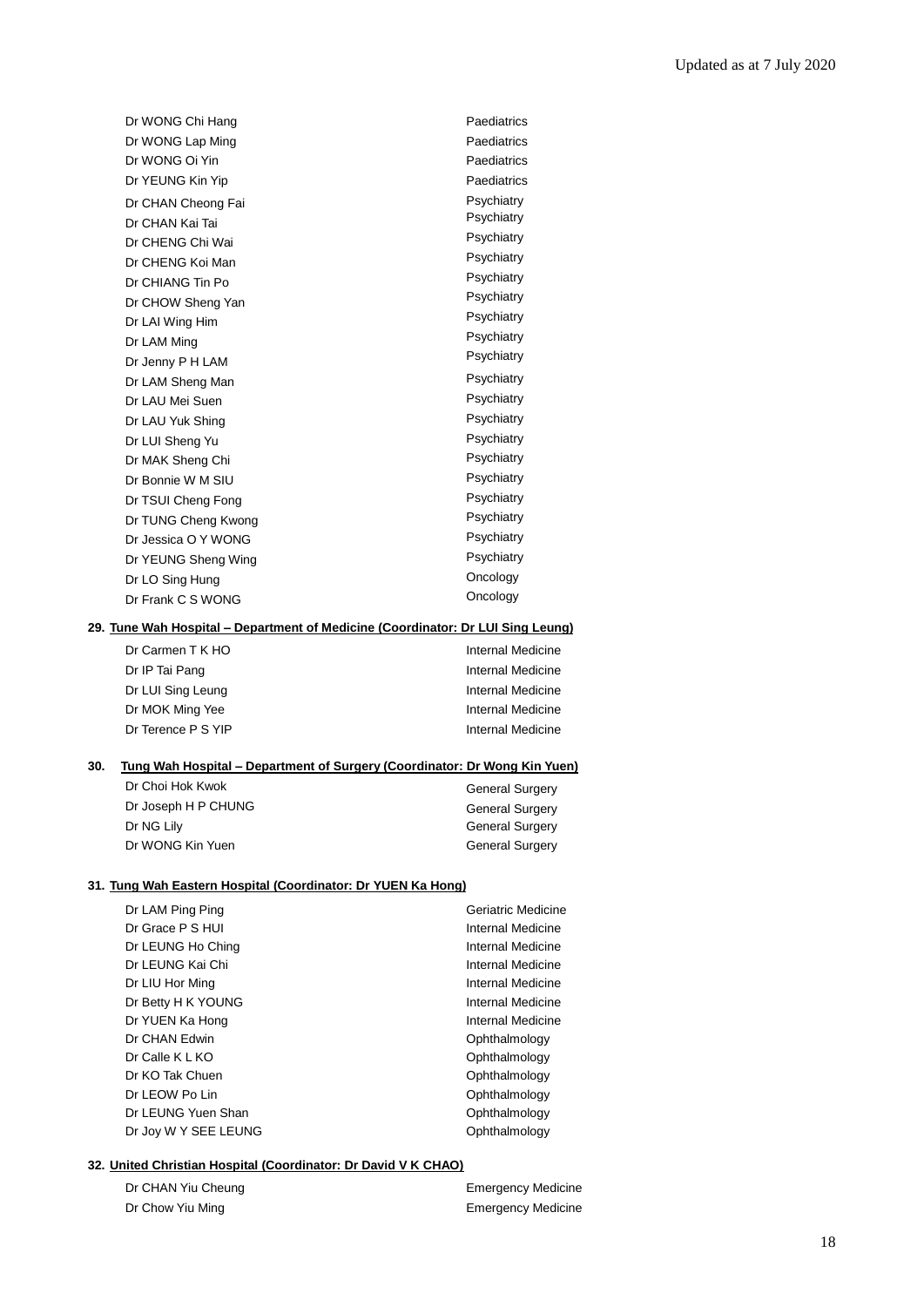Dr LAM Kin Kwan **Emergency Medicine** Dr Herman K H LEE **Example 2018** Emergency Medicine Dr LI Kai Ming **Emergency Medicine** Dr NG Hon Wah Emergency Medicine Dr Andy Y B TAM Emergency Medicine Dr TANG Ho Ming **Emergency Medicine** Dr TING Soo Moi **Emergency Medicine** Dr Sharon W W CHAN General Surgery Dr CHOW Tam Lin General Surgery Dr Henry K M JOENG General Surgery Dr LAW Siu King **General** Surgery Dr SO Hing Shing General Surgery Dr TAM Tak Lap General Surgery Dr TSE Pui Ying General Surgery Dr Arthur H W WU General Surgery Dr HUI Kwok Fai **Medicine and Geriatrics** Medicine and Geriatrics Dr Grace Y W KAM Medicine and Geriatrics Dr LAM Po Tin **Dr LAM Po Tin** Medicine and Geriatrics Dr LIN Shek Ying **Medicine** and Geriatrics **Medicine** and Geriatrics Dr NG Woon Leung Medicine and Geriatrics Dr Edmund K Y SHA Medicine and Geriatrics Dr SIM Tiong Chee Medicine and Geriatrics Dr Engene Y K TSO **Medicine and Geriatrics** Medicine and Geriatrics Dr Sunny S H WONG Medicine and Geriatrics Dr YIM Ting Kwan Medicine and Geriatrics Dr Edith O L CHENG **Obstetrics & Gynaecology** Dr GO Wing Wa **Obstetrics & Gynaecology** Dr KONG Choi Wah **Obstetrics & Gynaecology** Dr LAM Wai Cheung **Dr LAM Wai Cheung Obstetrics & Gynaecology** Dr William W K TO **Dr William W K TO** Dr AU Ka Hong **Ophthalmology Ophthalmology** Dr Tracy H T LAI Contract the Contract of Contract of Contract of Contract of Contract of Contract of Contract of Contract of Contract of Contract of Contract of Contract of Contract of Contract of Contract of Contract of Dr Charles S L LAU Ophthalmology Dr Brian C T LI Ophthalmology Dr Kenneth K W LI **Dr Kenneth K W LI Ophthalmology** Dr Candice C H LIU Ophthalmology Dr MAK Shiu Ting **Ophthalmology** Dr TANG Hoi Yau **Ophthalmology** Dr Emily W H TANG **Ophthalmology** Dr Nelson K F YIP Contract Contract Contract Contract Contract Contract Contract Contract Contract Contract Contract Contract Contract Contract Contract Contract Contract Contract Contract Contract Contract Contract Contra Dr ABDULLAH Victor James **Otorhinolaryngology** Dr CHO Hung Wai **Dr CHO Hung Wai** Christian Material According Dr CHO Hung Wai Christian Material According Dr CHO Hung Material According Dr CHO Hung Material According Dr CHO Hung Material According Dr CHO Hung Material Dr HO Yee Man **Otorhinolaryngology** Dr Wendy M Y Kwan **Dr Wendy M Y Kwan** Christian Museum Otorhinolaryngology

Dr CHIU Chi Kit **Orthopaedics & Traumatology** Dr Esther C S Chow Orthopaedics & Traumatology Dr HSU Yung Chak **Orthopaedics & Traumatology** Dr HUI Ching Lik **Dr HUI Ching Lik** Orthopaedics & Traumatology Dr KWOK Sin To **Orthopaedics & Traumatology** Dr Edwin K H LAM Controller Controller Controller Controller Controller Controller Controller Controller Controller Controller Controller Controller Controller Controller Controller Controller Controller Controller Control Dr LAU Ka Chi **Orthopaedics & Traumatology** Dr Michelle S Y LEE **Orthopaedics & Traumatology** Dr LI Hak Suen **Dr Li Hak Suen** Controller Controller Controller Controller Controller Controller Controller Controller Controller Controller Controller Controller Controller Controller Controller Controller Controller Con Dr LOK Lin Wing **Dr LOK Ling Community** Critics & Traumatology Dr Sammy N T MAK **Dr Sammy N T MAK Orthopaedics & Traumatology** Dr Raymond N M WONG **Orthopaedics & Traumatology**